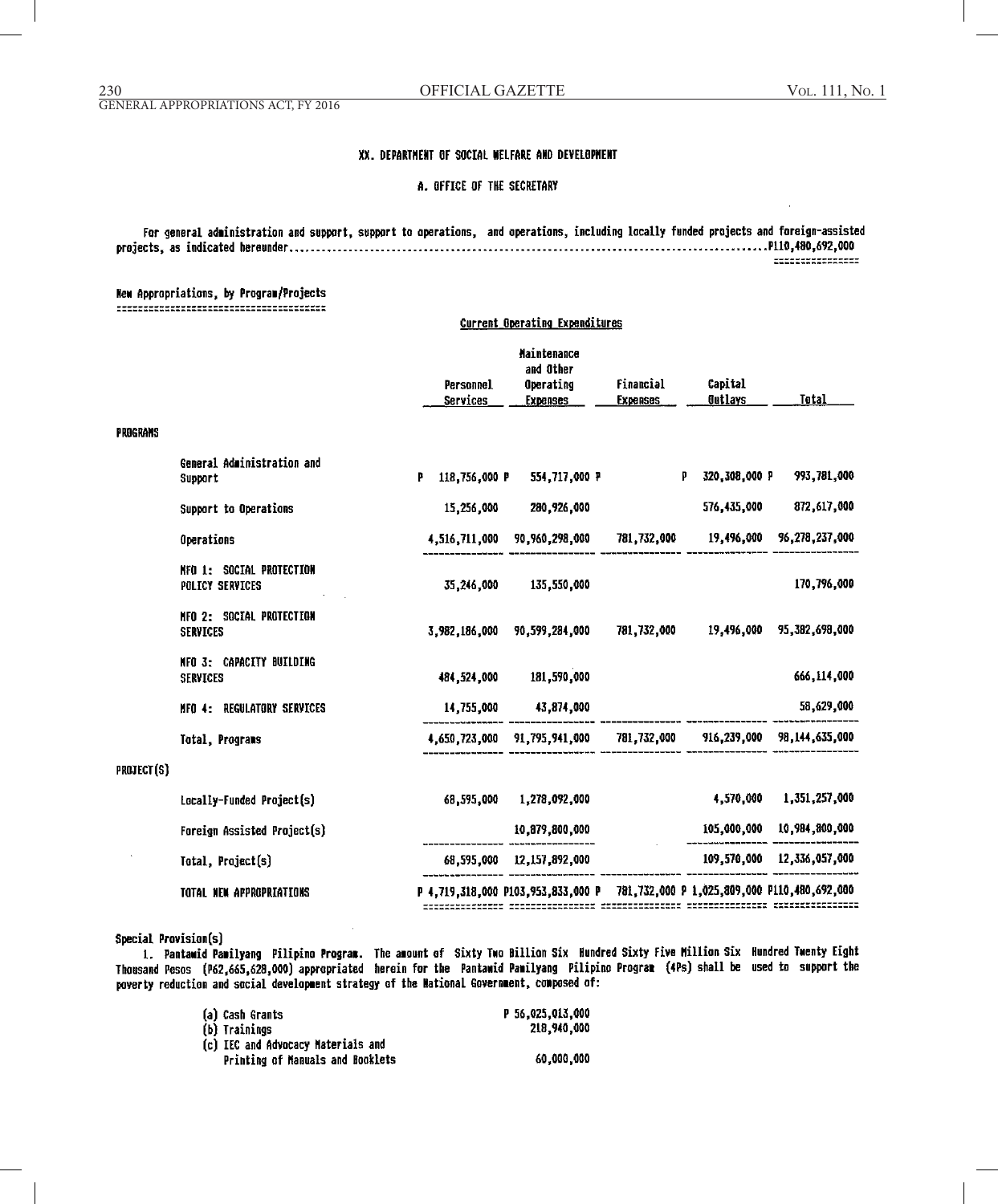| (d) Personnel Services<br>(e) Administrative Expenses | 3,409,750,000<br>548,739,000 |
|-------------------------------------------------------|------------------------------|
| (f) Cost of Service                                   | 1,187,156,000                |
| (g) Bank Service Fees                                 | 781.732.000                  |
| (h) Monitoring and Evaluation/                        |                              |
| Spot checks                                           | 434,298,000                  |
|                                                       |                              |
| Total                                                 | P 62.665.628.000             |
|                                                       |                              |

The 4Ps shall cover only beneficiaries under the National Household Targeting System for Poverty Reduction (NHTS-PR) and victims of natural and man-made calamities who became homeless and have lost their means of livelihood as determined by DSMD.

The DSMD shall provide beneficiaries direct and secure access to cash grants through an authorized government depository bank (AGDB). In case there is no AGDB in the locality, the DSND may enter into contracts with rural and thrift banks and institutions engaged in money remittances duly accredited by the BSP.

The DSMD shall submit to the DBM, the House Committee on Appropriations and the Senate Committee on Finance, either in printed form or by way of electronic document, quarterly reports on the financial and physical accomplishments, including the status of implementation per program component and list of beneficiaries per LGU. The Secretary of Social Welfare and Development and the Agency's web administrator or his/her equivalent shall be responsible for ensuring that said quarterly reports are likewise posted on the DSMD website.

2. Protective Services Program. The amount of Six Billion Six Hundred Minety Seven Million Five Hundred Fifty Eight Thousand Pesos (P6.697.558.000) appropriated herein for Protective Services for individuals, families and communities in difficult circumstances shall be used to provide financial assistance to individuals, families and communities in difficult situations. This includes food assistance, food packs, transportation, medical, burial assistance, assistance to students, and all other types of assistance to vulnerable individuals/sectors, cash/food for work, repairs/upgrading/construction of day care centers and senior citizens centers for communities in need of such facilities: PROVIDED, That these are not funded by other programs of DSMD: PROVIDED, FURTHER, That five percent (5%) of the said amount maybe used to cover administrative costs in the implementation of this program: PROVIDED, FURTHERMORE, That a third party agency, entity or organization may be engaged to monitor the implementation of this program: PROVIDED, FIMALLY, That the DSMD shall submit a quarterly report on the utilization of this amount to the DBM, the House Committee on Appropriations, and the Senate Committee on Finance.

...<br>In no case shall implementation of this program be delegated and/or transferred to any kind of civil society organization, whether it be a non-governmental organization or a people's organization.

The DSWD shall post the following on its official websites: (i) list of cases responded to and the type of intervention provided; and (ii) list of program-beneficiaries, their locations, the specific assistance given to them and the corresponding amounts. The Secretary of Social Welfare and Development and the agency's web administrator or his/her equivalent shall be responsible for ensuring that said reports are posted on the official website of DSWD which shall be considered compliance with said reportorial requirements.

Implementation of this provision shall be subject to guidelines as may be issued for the purpose.

3. Social Pension for Indigent Senior Citizens. The amount of Eight Billion Seven Hundred Eleven Million Two Hundred Three Thousand Pesos (P8,711,203,000) appropriated herein for the social pension of indigent senior citizens shall be used for the monthly stipend of Five Hundred Pesos (P500) to senior citizen-beneficiaries, as determined by DSMD: PROVIDED, That not more than seven percent (7%) of said amount shall be used for administrative expenses.

The DSMO shall ensure that the stipend shall be given directly to senior citizen-beneficiaries: PROVIDED, FURTHER, That in case the senior citizen-beneficiaries are not capable of personally receiving the stipend for health or safety reasons, as verified by the DSWD, it may engage the services of money remittance companies duly accredited by the BSP and other secured means of money remittance as determined by the DSMD.

The DSMD shall submit to the DBM, the House Committee on Appropriations and the Senate Committee on Finance, either in printed form or by way of electronic document, quarterly reports on the financial and physical accomplishments. The Secretary of Social Welfare and Development and the Agency's web administrator or his/her equivalent shall be responsible for ensuring that said quarterly reports are likewise posted on the DSMD website.

4. Quick Response Fund. The amount of One Billion Three Hundred Twenty Five Million Pesos (P1,325,000,000) appropriated under Assistance to Victims of Disasters and Watural Calamities shall be used as Quick Response Fund (QRF) to serve as a stand-by fund for rehabilitation and relief programs, including the prepositioning of goods and equipment, in order that the situation and living conditions of people in communities or areas stricken by calamities, epidemics, crises, and catastropes which occurred in the last quarter of the immediately preceding year and those occuring during the current year may be normalized as quickly as possible. In no case shall the QRF be used for pre-disaster activities or any other purpose not authorized in this provision.

The DSWD shall submit to the DBM, the Mational Disaster Risk Reduction and Management Council, the House Committee on Appropriations and the Senate Committee on Finance, either in printed form or by way of electronic document, quarterly reports on the status of the utilization of the QRF. The Secretary of Social Welfare and Development and the Agency's web administrator or his/her equivalent shall be responsible for ensuring that said quarterly reports are likewise posted on the DSMD website.

5. Trust Receipts from the Proceeds from the Sale of the Welfareville Property. Proceeds derived from the sale of the Welfareville Property net of lawful expenses, including the cost of relocation of the Mational Center for Mental Health, Center for Health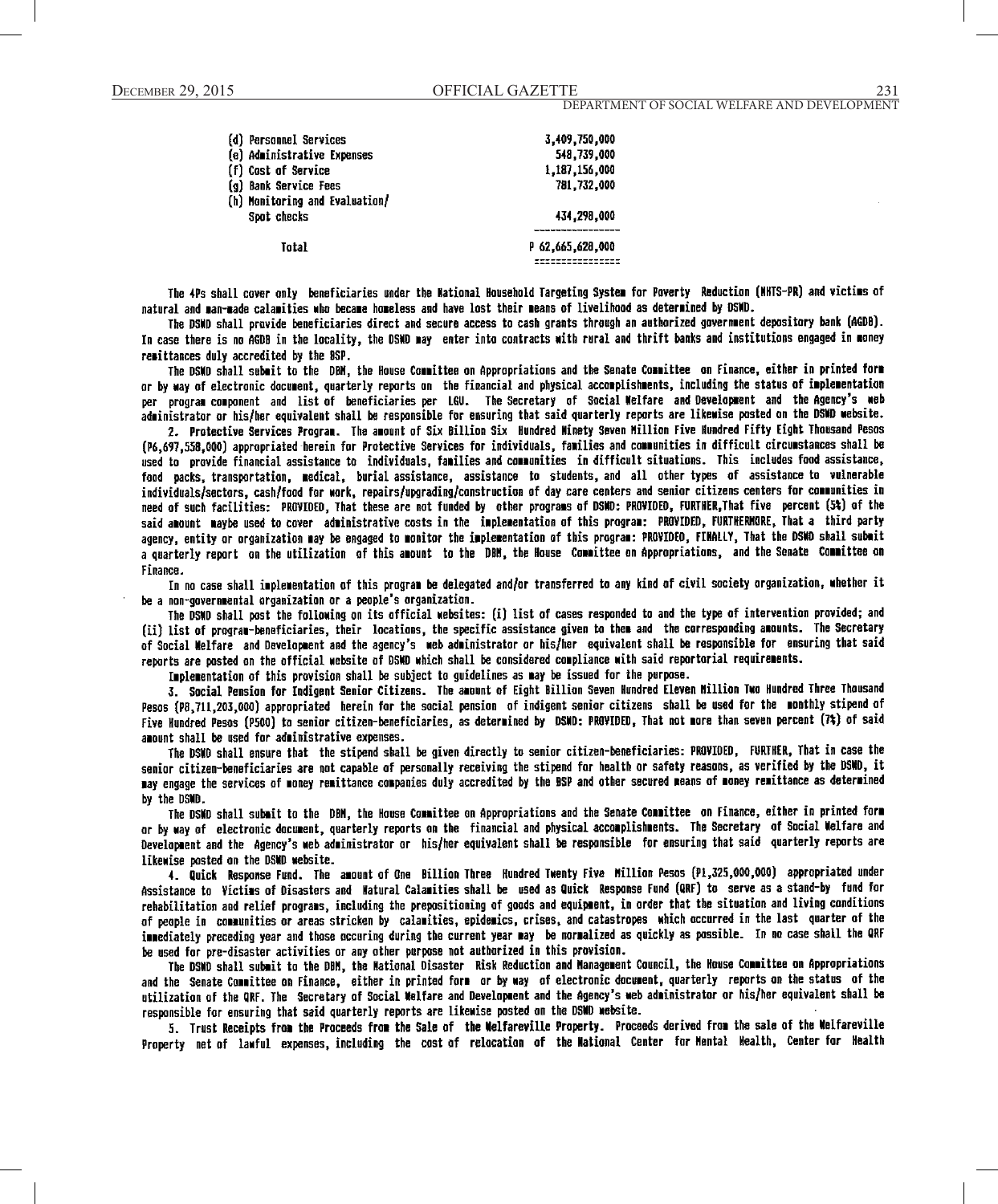Development-Mational Capital Region and the DOJ Correctional Institution for Momen shall be used to promote the welfare of indigent children, constituted as the Children's Welfare and Development Fund in accordance with R.A. No. 5260.

Release of funds shall be subject to the submission of a Special Budget pursuant to Section 35, Chapter 5, Book VI of E.O. No. 292, s. 1987.

The DSWD shall submit to the DBM, the House Committee on Appropriations and the Senate Committee on Finance, either in printed form or by way of electronic document, quarterly reports on the status of the trust receipts. The Secretary of Social Welfare and Development and the Agency's web administrator or his/her equivalent shall be responsible for ensuring that said quarterly reports are likewise posted on the DSMD website.

6. Bottom-up Budgeting Projects. The amount of Seven Hundred Thirty Two Million Four Hundred Seventy Three Thousand Pesos (P732,473,000), appropriated under Protective Services for Individuals and Families in Especially Difficult Circumstances, Six Hundred Seventy Four Million Six Hundred Forty Two Thousand Pesos (P674,642,000) appropriated under Sustainable Livelihood Program, and Seven Hundred Fifty Eight Million Five Hundred Sixty Two Thousand Pesos (P758,562,000) appropriated under Implementation of Various Programs/Projects for LGUs shall be used for the Bottom-Up Budgeting (BuB) Projects. LGUs that will implement the BuB Projects shall be limited to those that have complied with the requirements of Good Financial Housekeeping under the Seal of Good Local Governance and LGU Public Financial Management Improvement Program pursuant to DBM-DILG-DSWD-MAPC JMC No. 5 dated October 1, 2014 and such other criteria as may be provided in the quidelines.

The DSMD shall submit to the DBM, the House Committee on Appropriations and the Senate Committee on Finance, either in printed form or by way of electronic document, quarterly reports on the financial and physical accomplishments of BuB Projects. The Secretary of Social Welfare and Development and the Agency's web administrator or his/her equivalent shall be responsible for ensuring that said reports are likewise posted through the Open BuB portal.

7. PAyapa at MAsaganang PanayaNAn. The amount of Four Hundred Twenty Seven Million Four Hundred Seventy Three Thousand Pesos (P427,473,000) appropriated herein for the PAyapa at MAsaganang PamayaMAn (PAMAMA) Program shall be used exclusively to implement projects in conflict-affected areas already identified by the OPAPP.

The DSMD shall submit to the OPAPP, either in printed form or by way of electronic document, quarterly reports on the status of the implementation of the PANAWA Program, including the list of projects and beneficiaries and their corresponding amounts. The Secretary of Social Welfare and Development and the Agency's web administrator or his/her equivalent shall be responsible for ensuring that said quarterly reports are likewise posted on the DSMD website.

8. Allocation for the Autonomous Region in Muslim Mindanao for Mationally Funded Projects. The DSWD shall ensure that the allocation for ARMM shall be released directly to ARMM-DSWD, through the Office of the Regional Governor, based on the submission by the DSMD of the allocation for ARMM per province, copy furnished said provinces.

The Secretary of Social Welfare and Development and the Agency's web administrator or his/her equivalent shall be responsible for ensuring that the amounts allocated for ARMM per province are posted on the DSMD website.

The ARGMM shall likewise submit to the DBM and DSMD, either in printed form or by way of electronic document, quarterly reports on the utilization of funds, per province in the ARMM. The Regional Governor of ARGMM and Regional Government's web administrator or his/her equivalent shall be responsible for ensuring that said quarterly reports are likewise posted on the ARGNM website.

9. Conduct of Family Development Sessions. The DSND, in the conduct of Family Development Sessions among conditional cash transfer beneficiaries, shall integrate in its program the protection of the environment, disaster risk reduction and climate change adaptation and mitigation, including the preservation of the indigeneous culture of their locality. The DSWD shall also conduct capacity building programs to prepare its beneficiaries for the onset of natural hazards. In the implementation of the Sustainable Livelihood Program, the DSND shall converge with the NCCA for the CCT beneficiaries to undergo skills training on traditional arts and craft under the schools for living tradition, when applicable.

10. Appropriations for Programs and Specific Activities. The amounts appropriated herein for the programs of the agency shall be used specifically for the following activities in the indicated amounts and conditions:

Current Operating Expenditures

# New Appropriations, by Programs/Activities/Projects

|                 | <b>Maintenance</b><br>and Other |                 |                |       |
|-----------------|---------------------------------|-----------------|----------------|-------|
| Personnel       | Operating                       | Financial       | Capital        |       |
| <b>Services</b> | Expenses                        | <b>Expenses</b> | <b>Cutlays</b> | Total |

#### PROGRAMS

General Administration and Support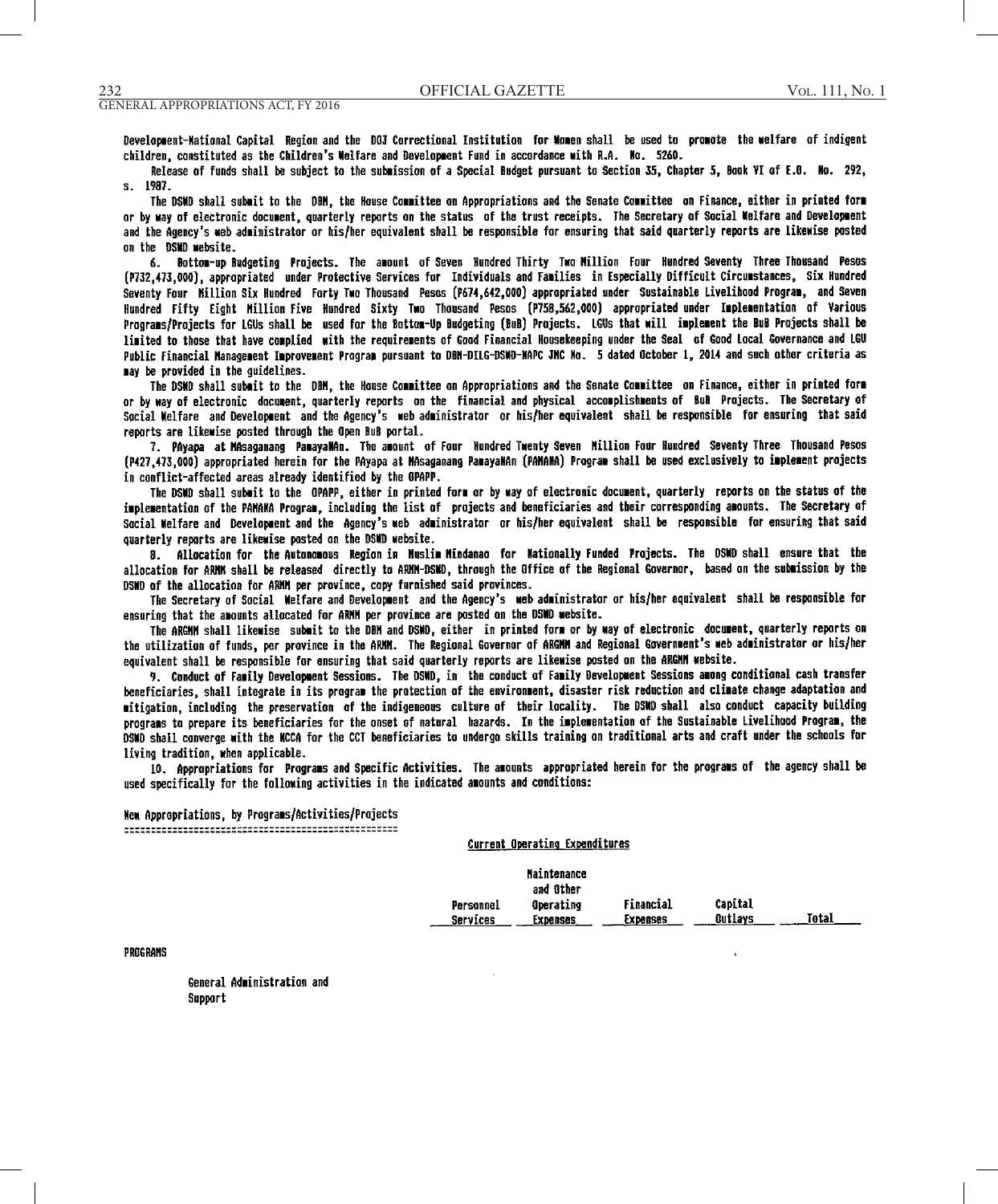| General management and<br>supervision  | 110,510,000 P | 554,717,000 P | 320,308,000 P | 985,535,000 |
|----------------------------------------|---------------|---------------|---------------|-------------|
| <b>Mational Capital Region (MCR)</b>   | 110,510,000   | 425,373,000   | 23,029,000    | 558,912,000 |
| Central Office                         | 110,510,000   | 374,112,000   |               | 484,622,000 |
| Regional Office - NCR                  |               | 51,261,000    | 23,029,000    | 74,290,000  |
| Region $I - I$ locos                   |               | 20,212,000    | 20,351,000    | 40,563,000  |
| Regional Office - I                    |               | 20,212,000    | 20,351,000    | 40,563,000  |
| Cordillera Administrative Region (CAR) |               | 8,349,000     | 19,352,000    | 27,701,000  |
| Regional Office - CAR                  |               | 8,349,000     | 19,352,000    | 27,701,000  |
| Region II - Cagayan Valley             |               | 7,071,000     | 19,352,000    | 26,423,000  |
| Regional Office - II                   |               | 7,071,000     | 19,352,000    | 26,423,000  |
| Region III - Central Luzon             |               | 11,415,000    | 19,352,000    | 30,767,000  |
| Regional Office - III                  |               | 11,415,000    | 19,352,000    | 30,767,000  |
| Region IVA - CALABARZON                |               | 14,754,000    | 19,352,000    | 34,106,000  |
| Regional Office - IVA                  |               | 14,754,000    | 19,352,000    | 34,106,000  |
| Region IVB - MINAROPA                  |               | 16,809,000    | 22,352,000    | 39,161,000  |
| Regional Office - IVB                  |               | 16,809,000    | 22,352,000    | 39,161,000  |
| Region V - Bicol                       |               | 6,414,000     | 20,352,000    | 26,766,000  |
| Regional Office - $V$                  |               | 6,414,000     | 20,352,000    | 26,766,000  |
| Region VI - Western Visayas            |               | 4,914,000     | 20,352,000    | 25,266,000  |
| Regional Office - VI                   |               | 4,914,000     | 20,352,000    | 25,266,000  |
| Region VII - Central Visayas           |               | 4,530,000     | 19,352,000    | 23,882,000  |
| Regional Office - VII                  |               | 4,530,000     | 19,352,000    | 23,882,000  |
| Region VIII - Eastern Visayas          |               | 6,026,000     | 18,852,000    | 24,878,000  |
| Regional Office - VIII                 |               | 6,026,000     | 18,852,000    | 24,878,000  |
| Region IX - Zamboanga Peninsula        |               | 7,527,000     | 18,852,000    | 26,379,000  |
| Regional Office - IX                   |               | 7,527,000     | 18,852,000    | 26,379,000  |
| Region X - Northern Mindanao           |               | 5,378,000     | 19,352,000    | 24,730,000  |
| Regional Office $- x$                  |               | 5,378,000     | 19,352,000    | 24,730,000  |
| Region XI - Davao                      |               | 5,259,000     | 20,352,000    | 25,611,000  |
| Regional Office - XI                   |               | 5,259,000     | 20,352,000    | 25,611,000  |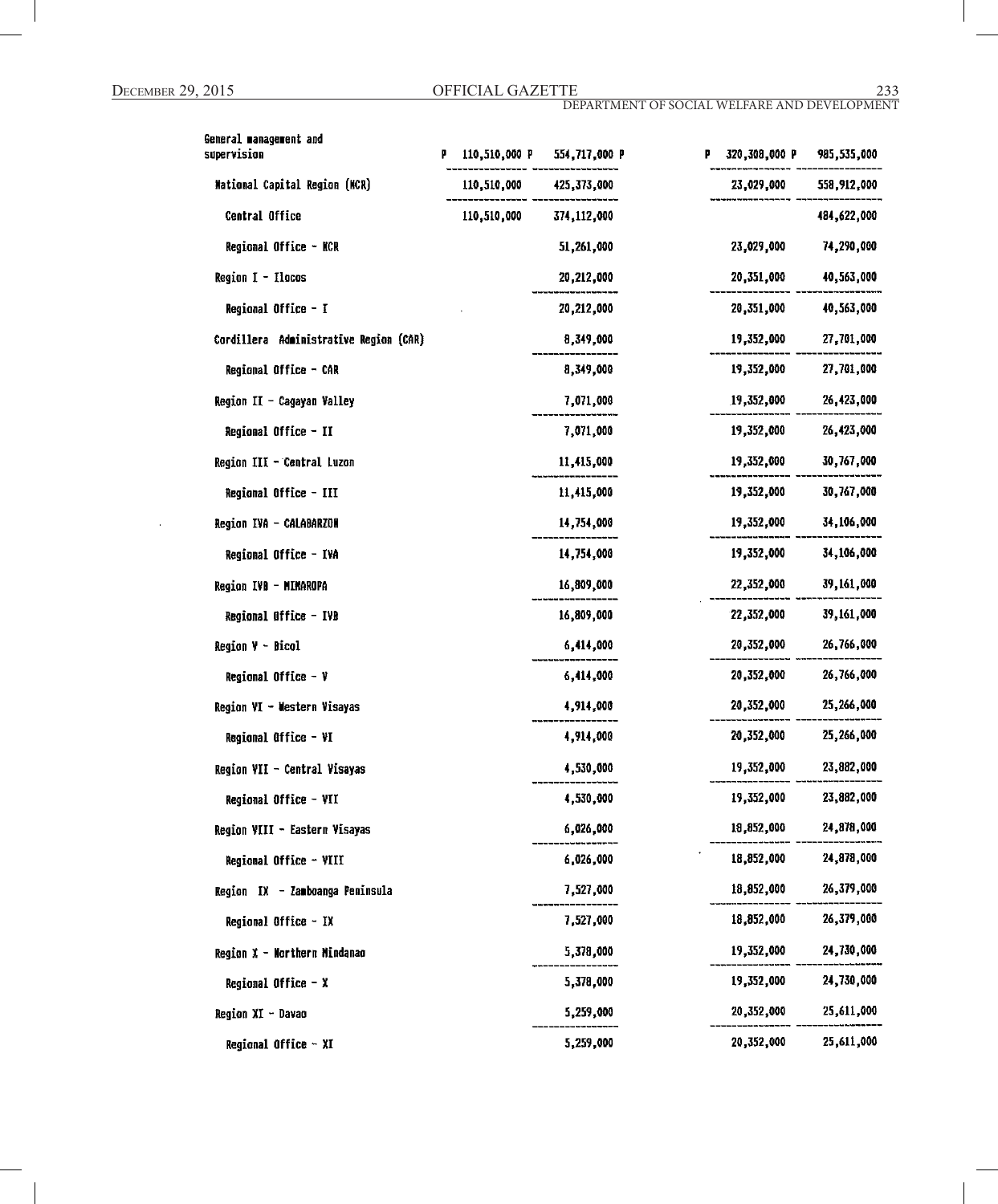234 OFFICIAL GAZETTE GENERAL APPROPRIATIONS ACT, FY 2016

Vol. 111, No. 1

| Region XII - SOCCSKSARGEN                                      |             | 7,179,000              | 20,352,000  | 27,531,000  |
|----------------------------------------------------------------|-------------|------------------------|-------------|-------------|
| Regional Office - XII                                          |             | 7,179,000              | 20,352,000  | 27,531,000  |
| Region XIII - CARAGA                                           |             | 3,507,000              | 19,352,000  | 22,859,000  |
| Regional Office - XIII                                         |             | 3,507,000              | 19,352,000  | 22,859,000  |
| Administration of Personnel<br>Benefits                        | 8,246,000   |                        |             | 8,246,000   |
| National Capital Region (MCR)                                  | 8,246,000   |                        |             | 8,246,000   |
| Central Office                                                 | 8,246,000   |                        |             | 8,246,000   |
| Sub-total, General Administration and<br>Support               | 118,756,000 | 554,717,000            | 320,308,000 | 993,781,000 |
| Support to Operations                                          |             |                        |             |             |
| Information and Communication<br>Technology Service Management | 7,424,000   | 206,903,000            | 576,435,000 | 790,762,000 |
| <b>Mational Capital Region (NCR)</b>                           |             | 7,424,000 206,903,000  | 576,435,000 | 790,762,000 |
| Central Office                                                 | 7,424,000   | 206,903,000            | 576,435,000 | 790,762,000 |
| Social Marketing Services                                      | 7,832,000   | 9,053,000              |             | 16,885,000  |
| Mational Capital Region (NCR)                                  |             | 7,832,000 9,053,000    |             | 16,885,000  |
| Central Office                                                 | 7,832,000   | 9,053,000              |             | 16,885,000  |
| Monitoring and evaluation of<br>Bottom-Up Budgeting Projects   |             | 64,970,000             |             | 64,970,000  |
| Mational Capital Region (NCR)                                  |             | 64,970,000             |             | 64,970,000  |
| Central Office                                                 |             | 64,970,000             |             | 64,970,000  |
| Sub-total, Support to Operations                               | 15,256,000  | 280,926,000            | 576,435,000 | 872,617,000 |
| Operations                                                     |             |                        |             |             |
| NFO 1: SOCIAL PROTECTION<br>POLICY SERVICES                    |             | 35,246,000 135,550,000 |             | 170,796,000 |
| Formulation and development of<br>policies and plans           | 18,451,000  | 39,205,000             |             | 57,656,000  |
| National Capital Region (NCR)                                  | 18,451,000  | 39,205,000             |             | 57,656,000  |
| Central Office                                                 | 18,451,000  | 39,205,000             |             | 57,656,000  |
| Social Technology Development<br>and Enhancement               | 16,795,000  | 96,345,000             |             | 113,140,000 |
| National Capital Region (NCR)                                  | 16,795,000  | 96,345,000             |             | 113,140,000 |
| Central Office                                                 | 16,795,000  | 96,345,000             |             | 113,140,000 |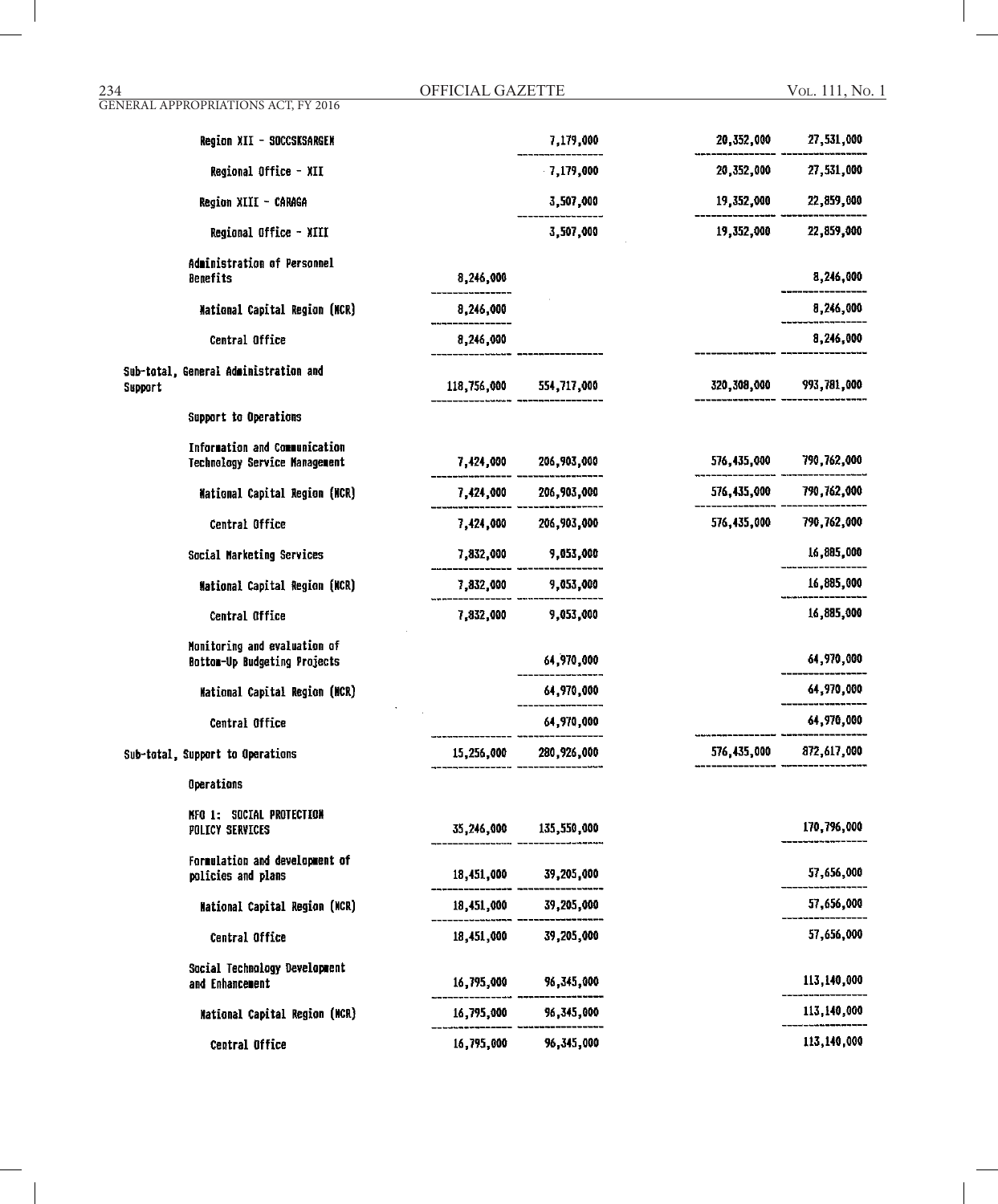| NFO 2: SOCIAL PROTECTION<br><b>SERVICES</b>       |             | 3,982,186,000 90,599,284,000 | 781,732,000 | 19,496,000 | 95,382,698,000 |
|---------------------------------------------------|-------------|------------------------------|-------------|------------|----------------|
| Provision of services for<br>center-based clients | 317,134,000 | 778,330,000                  |             |            | 1,095,464,000  |
| <b>Mational Capital Region (MCR)</b>              | 97,175,000  | 221,618,000                  |             |            | 318,793,000    |
| Regional Office - NCR                             |             | 97,175,000 221,618,000       |             |            | 318,793,000    |
| Region $I - I$ locos                              | 18,323,000  | 44,729,000                   |             |            | 63,052,000     |
| Regional Office - I                               | 18,323,000  | 44,729,000                   |             |            | 63,052,000     |
| Cordillera Administrative Region (CAR)            | 9,051,000   | 19,866,000                   |             |            | 28,917,000     |
| Regional Office - CAR                             | 9,051,000   | 19,866,000                   |             |            | 28,917,000     |
| Region II - Cagayan Valley                        | 8,196,000   | 33,048,000                   |             |            | 41,244,000     |
| Regional Office - II                              | 8,196,000   | 33,048,000                   |             |            | 41,244,000     |
| Region III - Central Luzon                        | 18,794,000  | 75,848,000                   |             |            | 94,642,000     |
| Regional Office - III                             | 18,794,000  | 75,848,000                   |             |            | 94,642,000     |
| Region IVA - CALABARZON                           | 29,134,000  | 60,265,000                   |             |            | 89,399,000     |
| Regional Office - IVA                             | 29,134,000  | 60,265,000                   |             |            | 89,399,000     |
| Region IVB - MIMAROPA                             | 481,000     | 8,835,000                    |             |            | 9,316,000      |
| Regional Office - IVD                             | 481,000     | 8,835,000                    |             |            | 9,316,000      |
| <b>Region <math>Y - Bicol</math></b>              | 11,101,000  | 29,524,000                   |             |            | 40,625,000     |
| Regional Office - V                               | 11,101,000  | 29,524,000                   |             |            | 40,625,000     |
| Region VI - Mestern Visayas                       | 12,066,000  | 31,553,000                   |             |            | 43,619,000     |
| Regional Office - VI                              | 12,066,000  | 31,553,000                   |             |            | 43,619,000     |
| Region VII - Central Visayas                      | 22,070,000  | 36,910,000                   |             |            | 58,980,000     |
| Regional Office - VII                             | 22,070,000  | 36,910,000                   |             |            | 58,980,000     |
| Region VIII - Eastern Visayas                     | 21,565,000  | 33,396,000                   |             |            | 54,961,000     |
| Regional Office - VIII                            | 21,565,000  | 33,396,000                   |             |            | 54,961,000     |
| Region IX - Zamboanga<br>Peninsula                | 21,283,000  | 44,979,000                   |             |            | 66,262,000     |
| Regional Office - IX                              | 21,283,000  | 44,979,000                   |             |            | 66,262,000     |
| Region X - Northern Mindanao                      | 13,019,000  | 31,651,000                   |             |            | 44,670,000     |
| Regional Office - X                               | 13,019,000  | 31,651,000                   |             |            | 44,670,000     |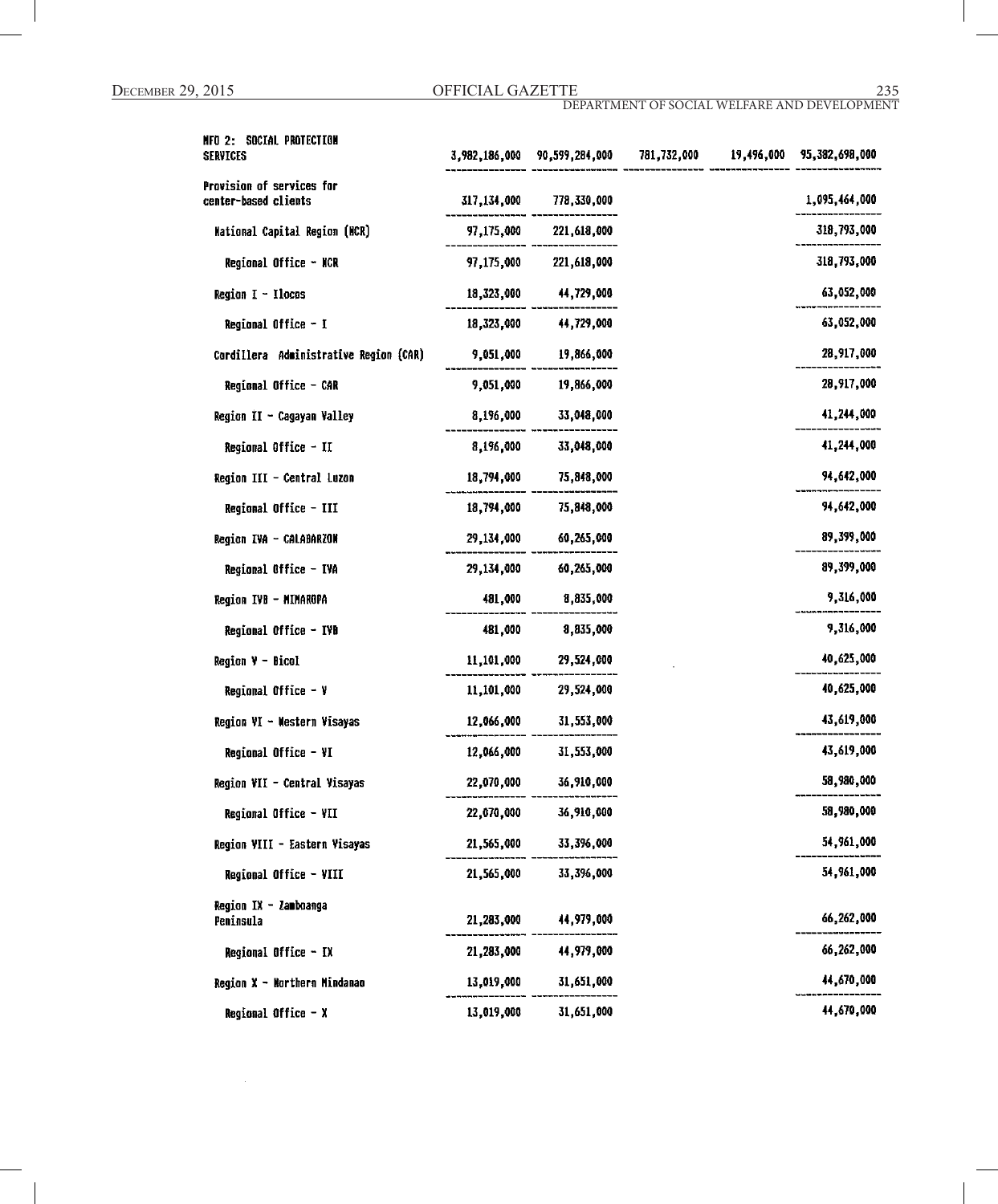#### 236 OFFICIAL GAZETTE GENERAL APPROPRIATIONS ACT, FY 2016

| Region XI - Davao                                                                        | 20,856,000  | 64,168,000                   |             | 85,024,000     |
|------------------------------------------------------------------------------------------|-------------|------------------------------|-------------|----------------|
| Regional Office - XI                                                                     |             | 20,856,000 64,168,000        |             | 85,024,000     |
| Region XII - SOCCSKSARGEN                                                                |             | 10,155,000 24,384,000        |             | 34,539,000     |
| Regional Office - XII                                                                    |             | 10,155,000 24,384,000        |             | 34,539,000     |
| Region XIII - CARAGA                                                                     | 3,865,000   | 17,556,000                   |             | 21,421,000     |
| Regional Office - XIII                                                                   | 3,865,000   | 17,556,000                   |             | 21,421,000     |
| Assistance to Persons with<br>Disability and Older Persons                               |             | 11,801,000                   |             | 11,801,000     |
| <b>Mational Capital Region (NCR)</b>                                                     |             | 11,801,000                   |             | 11,801,000     |
| Central Office                                                                           |             | 11,801,000                   |             | 11,801,000     |
| Assistance to victims of<br>disasters and natural<br>calamities                          |             | 2,237,324,000                |             | 2,237,324,000  |
| <b>Mational Capital Region (NCR)</b>                                                     |             | 2,237,324,000                |             | 2,237,324,000  |
| Central Office                                                                           |             | 2,237,324,000                |             | 2,237,324,000  |
| <b>Protective services for</b><br>individuals and families in<br>difficult circumstances |             | 6,697,558,000                |             | 6,697,558,000  |
| <b>Mational Capital Region (NCR)</b>                                                     |             | 6,697,558,000                |             | 6,697,558,000  |
| Central Office                                                                           |             | 6,697,558,000                |             | 6,697,558,000  |
| Program management and<br>monitoring                                                     |             | 53,646,000 5,815,000         |             | 59,461,000     |
| <b>Mational Capital Region (MCR)</b>                                                     |             | 53,646,000 5,815,000         |             | 59,461,000     |
| <b>Central Office</b>                                                                    | 53,646,000  | 5,815,000                    |             | 59,461,000     |
| Pantawid Pamilya (Implementation of<br>Conditional Cash Transfer)                        |             | 3,409,750,000 58,474,146,000 | 781,732,000 | 62,665,628,000 |
| <b>Mational Capital Region (MCR)</b>                                                     |             | 292,884,000 9,612,837,000    | 781,732,000 | 10,687,453,000 |
| Central Office                                                                           | 132,770,000 | 6,430,564,000                | 781,732,000 | 7,345,066,000  |
| Regional Office - NCR                                                                    | 160,114,000 | 3,182,273,000                |             | 3,342,387,000  |
| Region $I - I$ locos                                                                     | 147,069,000 | 2,623,990,000                |             | 2,771,059,000  |
| Regional Office - I                                                                      | 147,069,000 | 2,623,990,000                |             | 2,771,059,000  |
| Cordillera Administrative Region (CAR)                                                   | 96,087,000  | 831,888,000                  |             | 927,975,000    |
| Regional Office - CAR                                                                    | 96,087,000  | 831,888,000                  |             | 927,975,000    |
| Region II - Cagayan Valley                                                               | 99,737,000  | 1,406,368,000                |             | 1,506,105,000  |
| Regional Office - II                                                                     | 99,737,000  | 1,406,368,000                |             | 1,506,105,000  |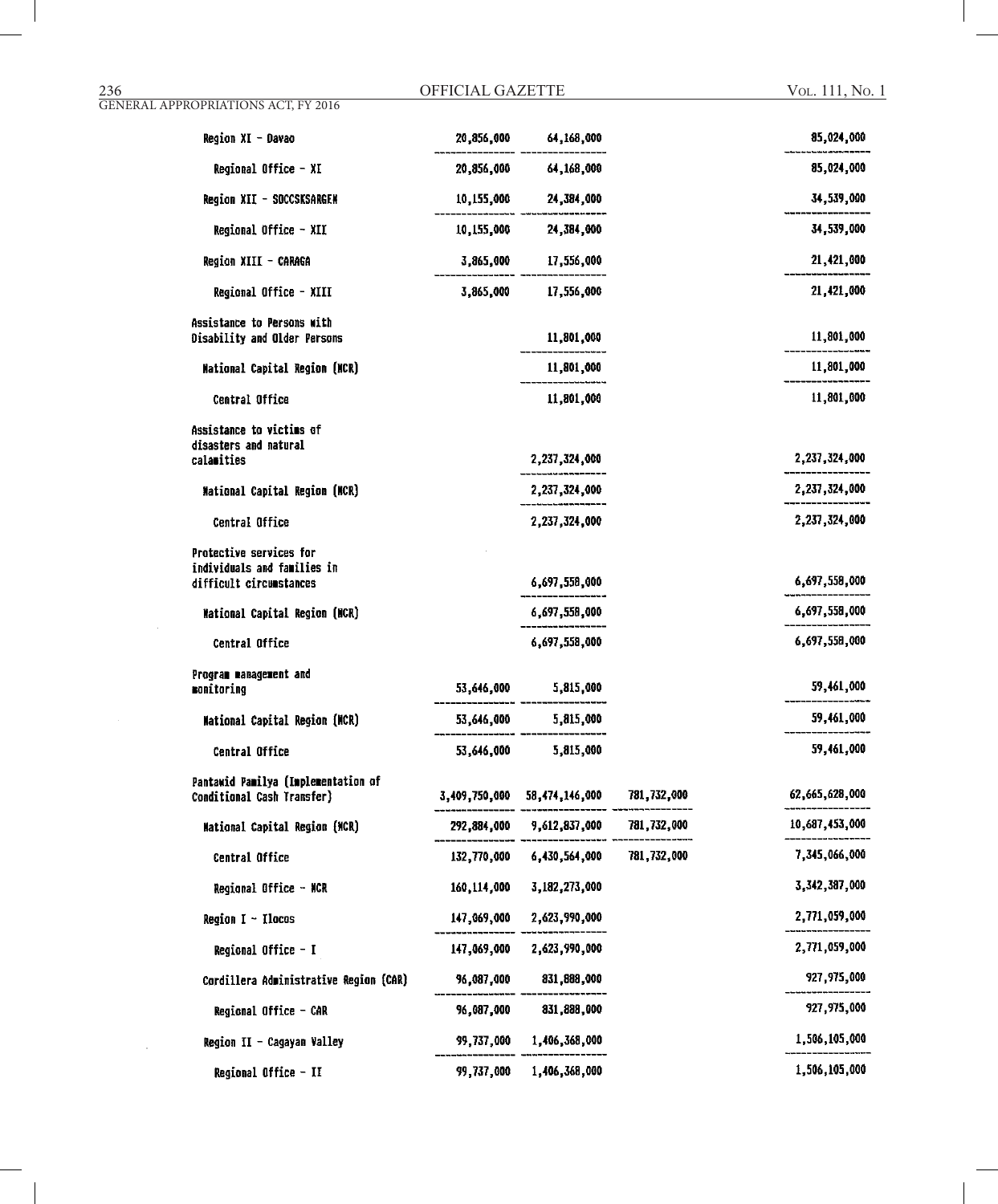| Region III - Central Luzon           | 209,831,000 | 3,841,829,000                  | 4,051,660,000 |
|--------------------------------------|-------------|--------------------------------|---------------|
| Regional Office - III                |             | 209, 831, 000 3, 841, 829, 000 | 4.051.660.000 |
| Region IVA - CALABARZON              |             | 208,048,000 4,063,170,000      | 4,271,218,000 |
| Regional Office - IVA                |             | 208,048,000 4,063,170,000      | 4,271,218,000 |
| Region IVB - MINAROPA                |             | 168,744,000 2,654,464,000      | 2,823,208,000 |
| Regional Office - IVB                |             | 168,744,000 2,654,464,000      | 2,823,208,000 |
| <b>Region <math>V - Bical</math></b> |             | 336,429,000 4,854,294,000      | 5,190,723,000 |
| Regional Office - V                  |             | 336,429,000 4,854,294,000      | 5,190,723,000 |
| Region VI - Western Visayas          |             | 251,613,000 4,090,411,000      | 4,342,024,000 |
| Regional Office - VI                 | 251,613,000 | 4,090,411,000                  | 4,342,024,000 |
|                                      |             |                                |               |
| Region VII - Central Visayas         |             | 212,030,000 3,717,395,000      | 3,929,425,000 |
| Regional Office - VII                |             | 212,030,000 3,717,395,000      | 3,929,425,000 |
| Region VIII - Eastern Visayas        |             | 245,919,000 3,733,049,000      | 3,978,968,000 |
| Regional Office - VIII               | 245,919,000 | 3,733,049,000                  | 3,978,968,000 |
| Region IX - Zamboanga                |             |                                | 4,596,366,000 |
| Peninsula                            | 303,881,000 | 4,292,485,000                  |               |
| Regional Office - IX                 |             | 303,881,000 4,292,485,000      | 4,596,366,000 |
| Region X - Northern Mindanao         |             | 290,100,000 3,692,124,000      | 3,982,224,000 |
| Regional Office $- x$                |             | 290,100,000 3,692,124,000      | 3,982,224,000 |
| Region XI - Davao                    | 188,034,000 | 3,351,473,000                  | 3,539,507,000 |
| Regional Office - XI                 | 188,034,000 | 3,351,473,000                  | 3,539,507,000 |
| Region XII - SOCCSKSARGEN            |             | 210,635,000 3,290,140,000      | 3,500,775,000 |
| Regional Office - XII                |             | 210,635,000 3,290,140,000      | 3,500,775,000 |
| Region XIII - CARAGA                 |             | 148,709,000 2,418,229,000      | 2,566,938,000 |
| Regional Office - XIII               |             | 148,709,000 2,418,229,000      | 2,566,938,000 |
| Supplemental Feeding Program         |             | 4,271,022,000                  | 4,271,022,000 |
| National Capital Region (NCR)        |             | 609,958,000                    | 609,958,000   |
| Central Office                       |             | 264,718,000                    | 264,718,000   |
| Regional Office - NCR                |             | 345,240,000                    | 345,240,000   |
| Region I - Ilocos                    |             | 204,346,000                    | 204,346,000   |
| Regional Office - I                  |             | 204, 346, 000                  | 204,346,000   |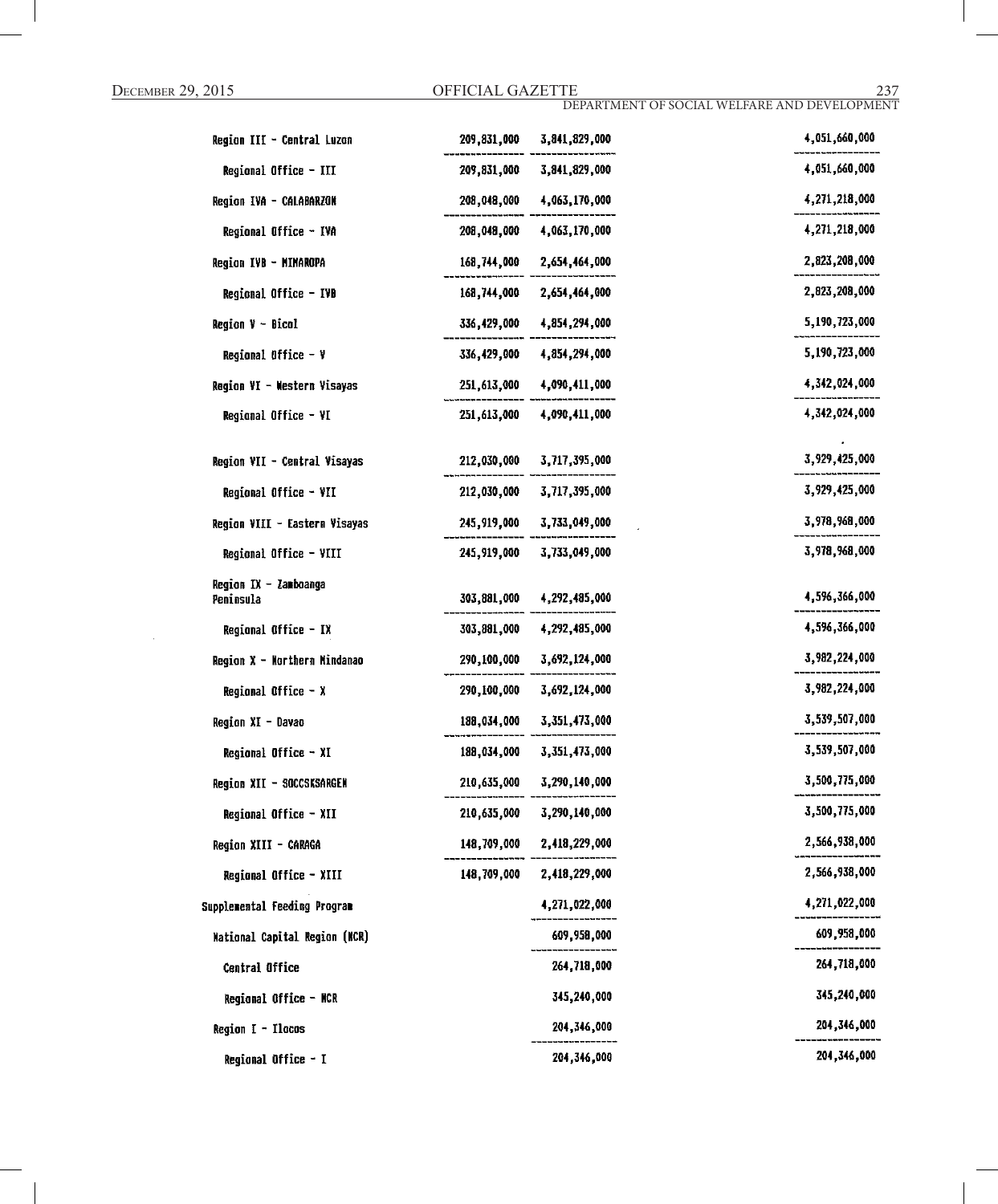| Cordillera Administrative Region (CAR)                       | 101,588,000   | 101,588,000   |
|--------------------------------------------------------------|---------------|---------------|
| Regional Office - CAR                                        | 101,588,000   | 101,588,000   |
| Region II - Cagayan Valley                                   | 157,180,000   | 157,180,000   |
| Regional Office - II                                         | 157,180,000   | 157,180,000   |
| Region III - Central Luzon                                   | 312,068,000   | 312,068,000   |
| Regional Office - III                                        | 312,068,000   | 312,068,000   |
| Region IVA - CALABARZON                                      | 370,811,000   | 370,811,000   |
| Regional Office - IVA                                        | 370,811,000   | 370,811,000   |
| Region IVB - MIMAROPA                                        | 217,427,000   | 217, 427, 000 |
| Regional Office - IVB                                        | 217,427,000   | 217, 427, 000 |
| Region V - Bicol                                             | 289,224,000   | 289,224,000   |
| Regional Office - ¥                                          | 289,224,000   | 289,224,000   |
| Region VI - Mestern Visayas                                  | 388,715,000   | 388,715,000   |
| Regional Office - VI                                         | 388,715,000   | 388,715,000   |
| Region VII - Central Visayas                                 | 296,796,000   | 296,796,000   |
| Regional Office - VII                                        | 296,796,000   | 296,796,000   |
| Region VIII - Eastern Visayas                                | 220,212,000   | 220,212,000   |
| Regional Office - VIII                                       | 220, 212, 000 | 220, 212, 000 |
| Region IX - Zamboanga<br>Peninsula                           | 279,121,000   | 279,121,000   |
| Regional Office - IX                                         | 279,121,000   | 279,121,000   |
| Region X - Morthern Mindanao                                 | 296,624,000   | 296,624,000   |
| Regional Office - X                                          | 296,624,000   | 296,624,000   |
| Region XI - Davao                                            | 198,667,000   | 198,667,000   |
| Regional Office - XI                                         | 198,667,000   | 198,667,000   |
| Region XII - SOCCSKSARGEN                                    | 182,909,000   | 182,909,000   |
| Regional Office - XII                                        | 182,909,000   | 182,909,000   |
| Region XIII - CARAGA                                         | 145,376,000   | 145,376,000   |
| Regional Office - XIII                                       | 145,376,000   | 145,376,000   |
| Recovery and Reintegration<br>Program for Trafficked Persons | 23,834,000    | 23,834,000    |

 $\mathcal{A}^{\mathcal{A}}$ 

GENERAL APPROPRIATIONS ACT, FY 2016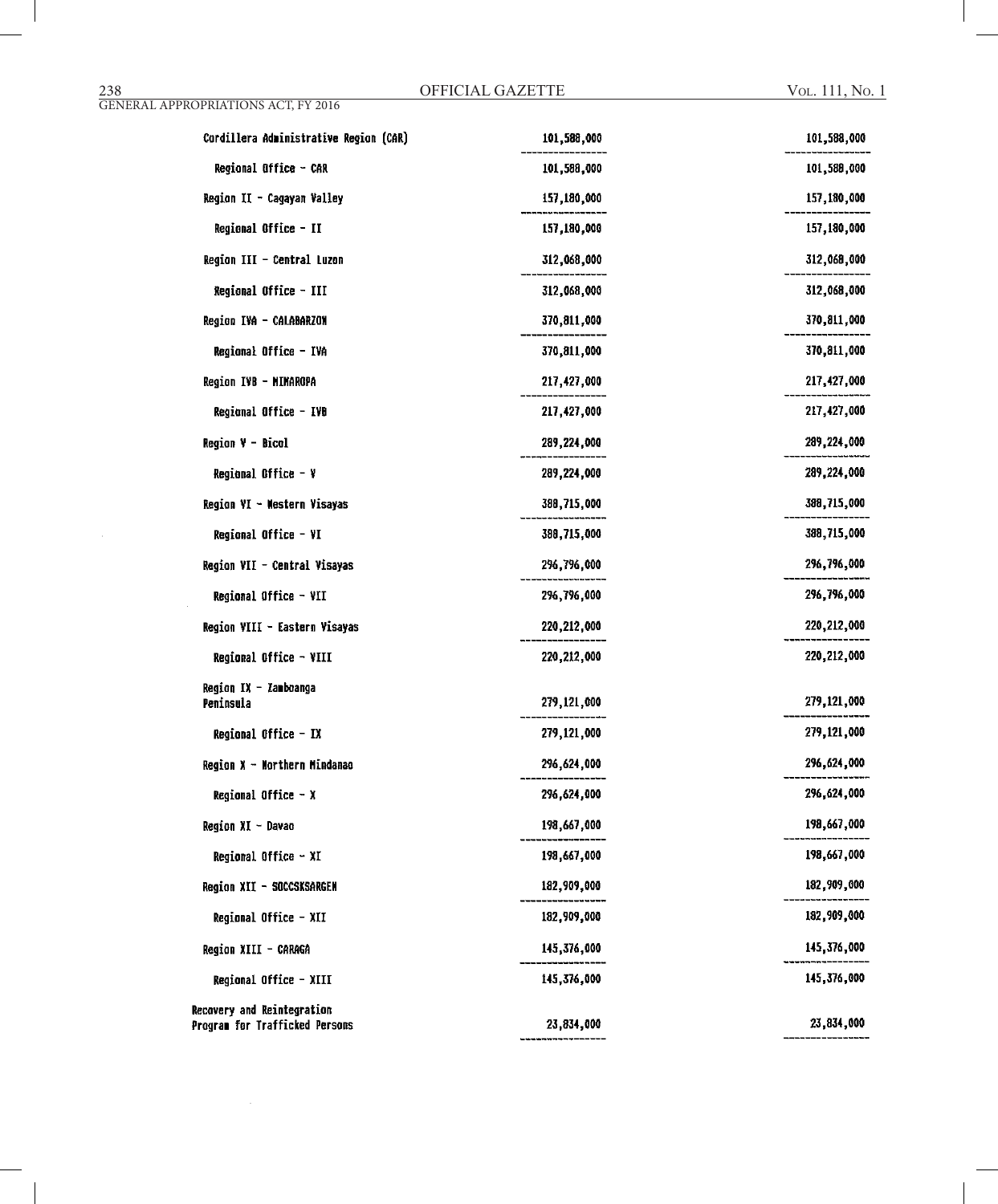| <b>Mational Capital Region (MCR)</b>   | 7,814,000 | 7,814,000 |
|----------------------------------------|-----------|-----------|
| Central Office                         | 5,276,000 | 5,276,000 |
| Regional Office - NCR                  | 2,538,000 | 2,538,000 |
| $Region I - Ilocos$                    | 916,000   | 916,000   |
| Regional Office - I                    | 916,000   | 916,000   |
| Cordillera Administrative Region (CAR) | 967,000   | 967,000   |
| Regional Office - CAR                  | 967,000   | 967,000   |
| Region II - Cagayan Valley             | 820,000   | 820,000   |
| Regional Office - II                   | 820,000   | 820,000   |
| Region III - Central Luzon             | 1,622,000 | 1,622,000 |
| Regional Office - III                  | 1,622,000 | 1,622,000 |
| Region IVA - CALABARZON                | 966,000   | 966,000   |
| Regional Office - IVA                  | 966,000   | 966,000   |
| Region IVB - MIMAROPA                  | 811,000   | 811,000   |
| Regional Office - IVB                  | 811,000   | 811,000   |
| Region V - Bicol                       | 1,267,000 | 1,267,000 |
| Regional Office $-$ Y                  | 1,267,000 | 1,267,000 |
| Region VI - Mestern Visayas            | 936,000   | 936,000   |
| Regional Office - VI                   | 936,000   | 936,000   |
| Region VII - Central Visayas           | 1,741,000 | 1,741,000 |
| Regional Office - VII                  | 1,741,000 | 1,741,000 |
| Region VIII - Eastern Visayas          | 940,000   | 940,000   |
| Regional Office - VIII                 | 940,000   | 940,000   |
| Region IX - Zamboanga<br>Peninsula     | 1,317,000 | 1,317,000 |
| Regional Office - IX                   | 1,317,000 | 1,317,000 |
| Region X - Northern Mindanao           | 890,000   | 890,000   |
| Regional Office - X                    | 890,000   | 890,000   |
| Region XI - Davao                      | 941,000   | 941,000   |
| Regional Office - XI                   | 941,000   | 941,000   |
|                                        |           |           |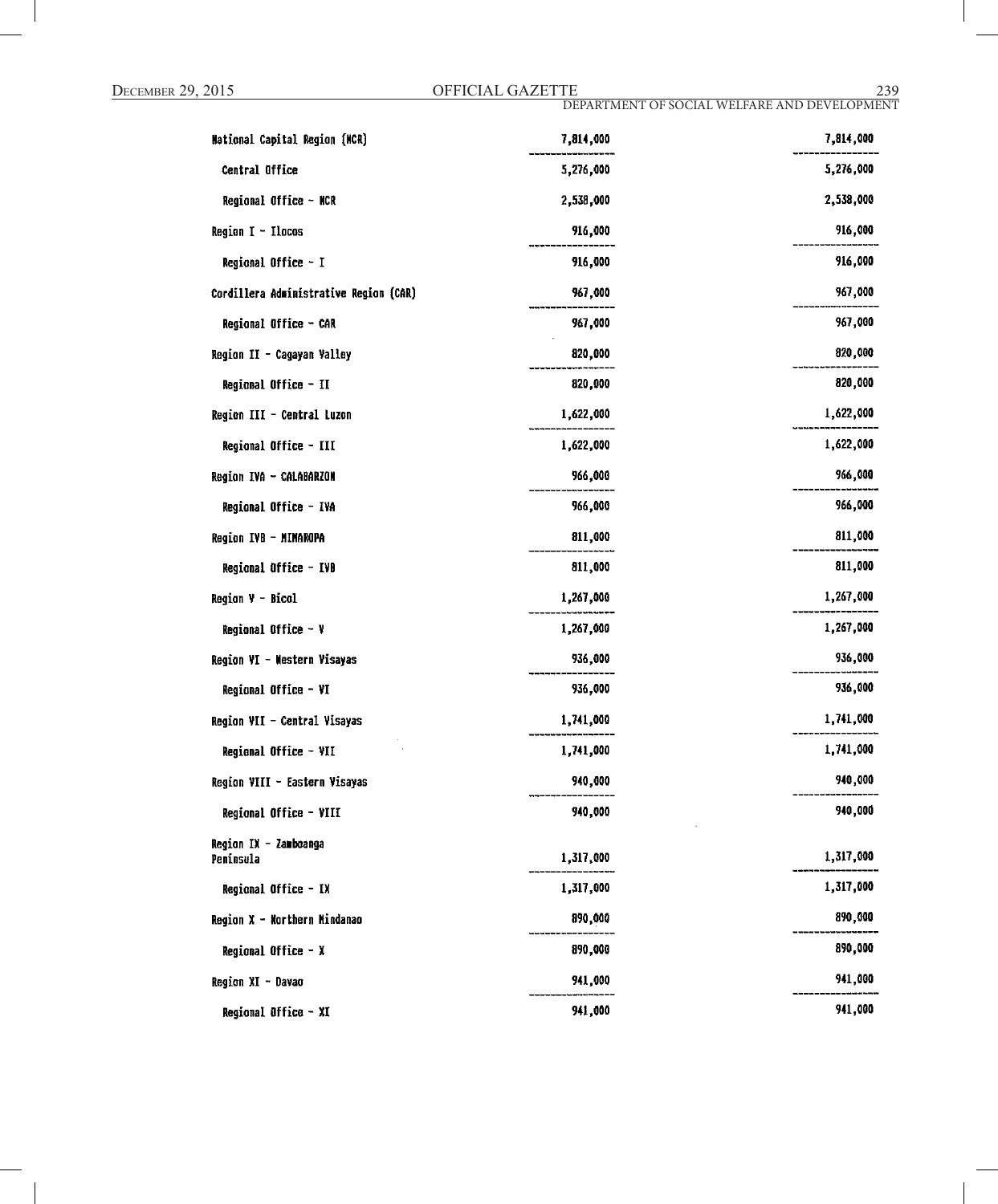Vol. 111, No. 1

| Region XII - SOCCSKSARGEN                      |           | 966,000                  |            | 966,000                  |
|------------------------------------------------|-----------|--------------------------|------------|--------------------------|
| Regional Office - XII                          |           | 966,000                  |            | 966,000                  |
| Region XIII - CARAGA                           |           | 920,000                  |            | 920,000                  |
| Regional Office - XIII                         |           | 920,000                  |            | 920,000                  |
| Social Pension for Indigent<br>Semior Citizens |           | 19,827,000 8,671,880,000 | 19,496,000 | 8,711,203,000            |
| <b>Mational Capital Region (NCR)</b>           |           | 4,423,000 2,534,537,000  |            | 19,496,000 2,558,456,000 |
| Central Office                                 | 3,397,000 | 2,193,495,000            | 19,496,000 | 2,216,388,000            |
| Regional Office - NCR                          | 1,026,000 | 341,042,000              |            | 342,068,000              |
| Region I - Ilocos                              | 1,026,000 | 438,343,000              |            | 439,369,000              |
| Regional Office - I                            | 1,026,000 | 438,343,000              |            | 439,369,000              |
| Cordillera Administrative Region (CAR)         | 1,027,000 | 310,345,000              |            | 311,372,000              |
| Regional Office - CAR                          | 1,027,000 | 310,345,000              |            | 311,372,000              |
| Region II - Cagayan Valley                     | 1,027,000 | 398,457,000              |            | 399,484,000              |
| Regional Office - II                           | 1,027,000 | 398,457,000              |            | 399,484,000              |
| Region III - Central Luzon                     | 1,027,000 | 422,534,000              |            | 423,561,000              |
| Regional Office - III                          | 1,027,000 | 422,534,000              |            | 423,561,000              |
| Region IVA - CALABARZON                        | 1,027,000 | 425,561,000              |            | 426,588,000              |
| Regional Office - IVA                          | 1,027,000 | 425,561,000              |            | 426,588,000              |
| Region IVB - MIMAROPA                          | 1,027,000 | 377,305,000              |            | 378,332,000              |
| Regional Office - IVB                          | 1,027,000 | 377,305,000              |            | 378,332,000              |
| Region V - Bicol                               | 1,027,000 | 428,313,000              |            | 429,340,000              |
| Regional Office - Y                            |           | 1,027,000 428,313,000    |            | 429,340,000              |
| Region VI - Western Visayas                    | 1,027,000 | 457,990,000              |            | 459,017,000              |
| Regional Office - VI                           | 1,027,000 | 457,990,000              |            | 459,017,000              |
| Region VII - Central Visayas                   | 1,027,000 | 430,998,000              |            | 432,025,000              |
| Regional Office - VII                          |           | 1,027,000 430,998,000    |            | 432,025,000              |
| Region VIII - Eastern Visayas                  | 1,027,000 | 434,978,000              |            | 436,005,000              |
| Regional Office - VIII                         | 1,027,000 | 434,978,000              |            | 436,005,000              |
| Region IX - Zamboanga<br>Peninsula             | 1,027,000 | 405,076,000              |            | 406,103,000              |
| Regional Office - IX                           | 1,027,000 | 405,076,000              |            | 406,103,000              |

GENERAL APPROPRIATIONS ACT, FY 2016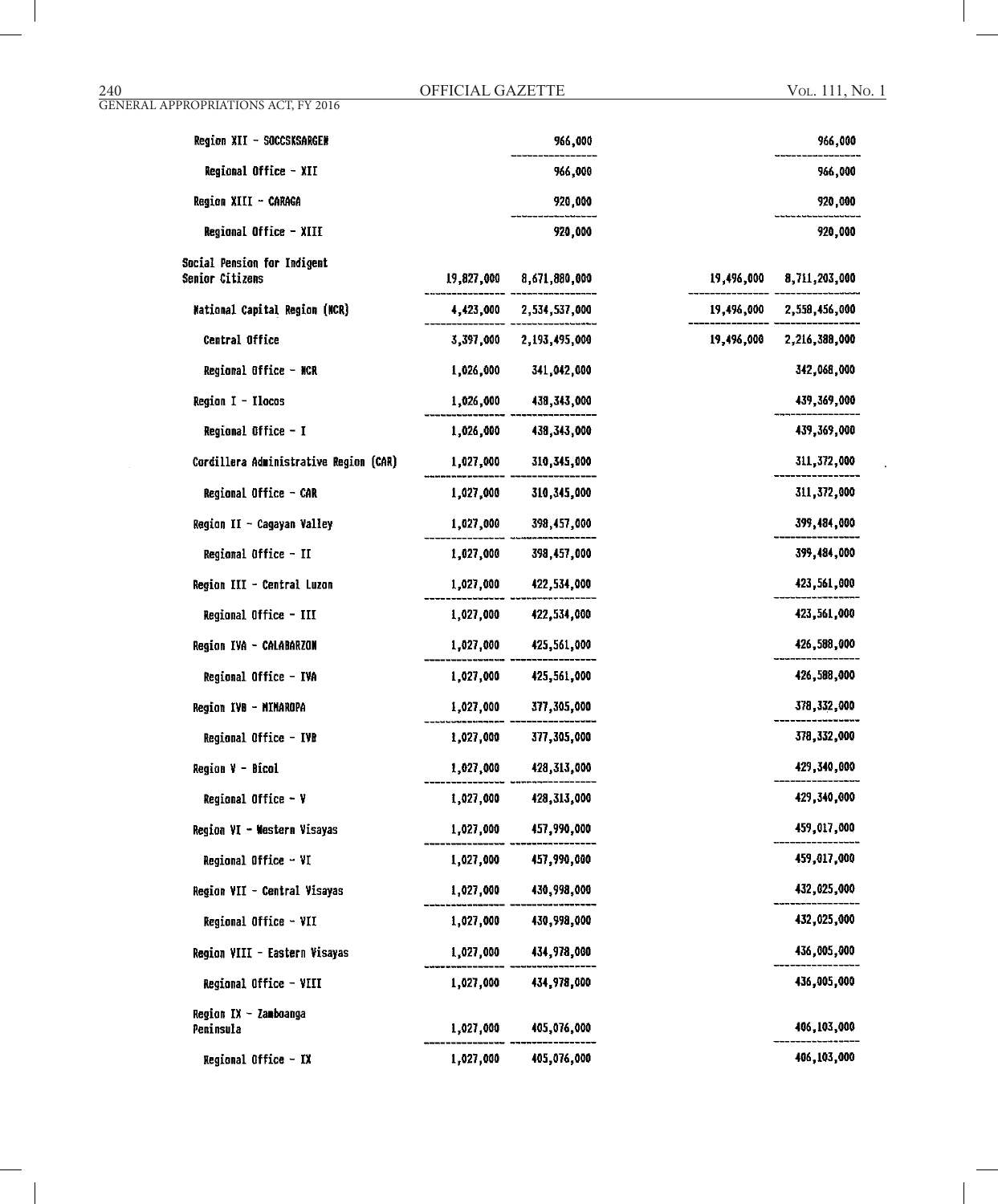| Region X - Northern Mindanao           | 1,027,000   | 363,872,000               | 364,899,000   |
|----------------------------------------|-------------|---------------------------|---------------|
| Regional Office - X                    | 1,027,000   | 363,872,000               | 364,899,000   |
| Region XI - Davao                      | 1,027,000   | 411,277,000               | 412,304,000   |
| Regional Office - XI                   | 1,027,000   | 411,277,000               | 412,304,000   |
| Region XII - SOCCSKSARGEN              | 1,027,000   | 406,238,000               | 407,265,000   |
| Regional Office - XII                  | 1,027,000   | 406,238,000               | 407,265,000   |
| Region XIII - CARAGA                   |             | 1,027,000 426,056,000     | 427,083,000   |
| Regional Office - XIII                 | 1,027,000   | 426,056,000               | 427,083,000   |
| Sustainable Livelihood Program         | 181,829,000 | 9,427,574,000             | 9,609,403,000 |
| Microenterprise Development            |             | 3,373,271,000             | 3,373,271,000 |
| <b>Mational Capital Region (MCR)</b>   |             | 3,373,271,000             | 3,373,271,000 |
| Central Office                         |             | 3,373,271,000             | 3,373,271,000 |
| Employment Facilitation                |             | 181,829,000 6,054,303,000 | 6,236,132,000 |
| <b>Mational Capital Region (NCR)</b>   |             | 16,048,000 5,566,437,000  | 5,582,485,000 |
| Central Office                         | 9,771,000   | 5,563,317,000             | 5,573,088,000 |
| Regional Office - NCR                  | 6,277,000   | 3,120,000                 | 9,397,000     |
| <b>Region <math>I - Ilocos</math></b>  | 6,277,000   | 46,121,000                | 52,398,000    |
| Regional Office - I                    | 6,277,000   | 46,121,000                | 52,398,000    |
| Cordillera Administrative Region (CAR) | 7,079,000   | 28,762,000                | 35,841,000    |
| Regional Office - CAR                  | 7,079,000   | 28,762,000                | 35,841,000    |
| Region II - Cagayan Valley             | 4,671,000   | 33,266,000                | 37,937,000    |
| Regional Office - II                   | 4,671,000   | 33,266,000                | 37,937,000    |
| Region III - Central Luzon             | 4,671,000   | 48,320,000                | 52,991,000    |
| Regional Office - III                  | 4,671,000   | 48,320,000                | 52,991,000    |
| Region IVA - CALABARZON                | 5,072,000   | 54,293,000                | 59,365,000    |
| Regional Office - IVA                  | 5,072,000   | 54,293,000                | 59,365,000    |
| Region IVB - MINAROPA                  | 12,793,000  | 21,139,000                | 33,932,000    |
| Regional Office - IVB                  | 12,793,000  | 21,139,000                | 33,932,000    |
| <b>Region V - Bicol</b>                | 11,494,000  | 36,579,000                | 48,073,000    |
| Regional Office - V                    | 11,494,000  | 36,579,000                | 48,073,000    |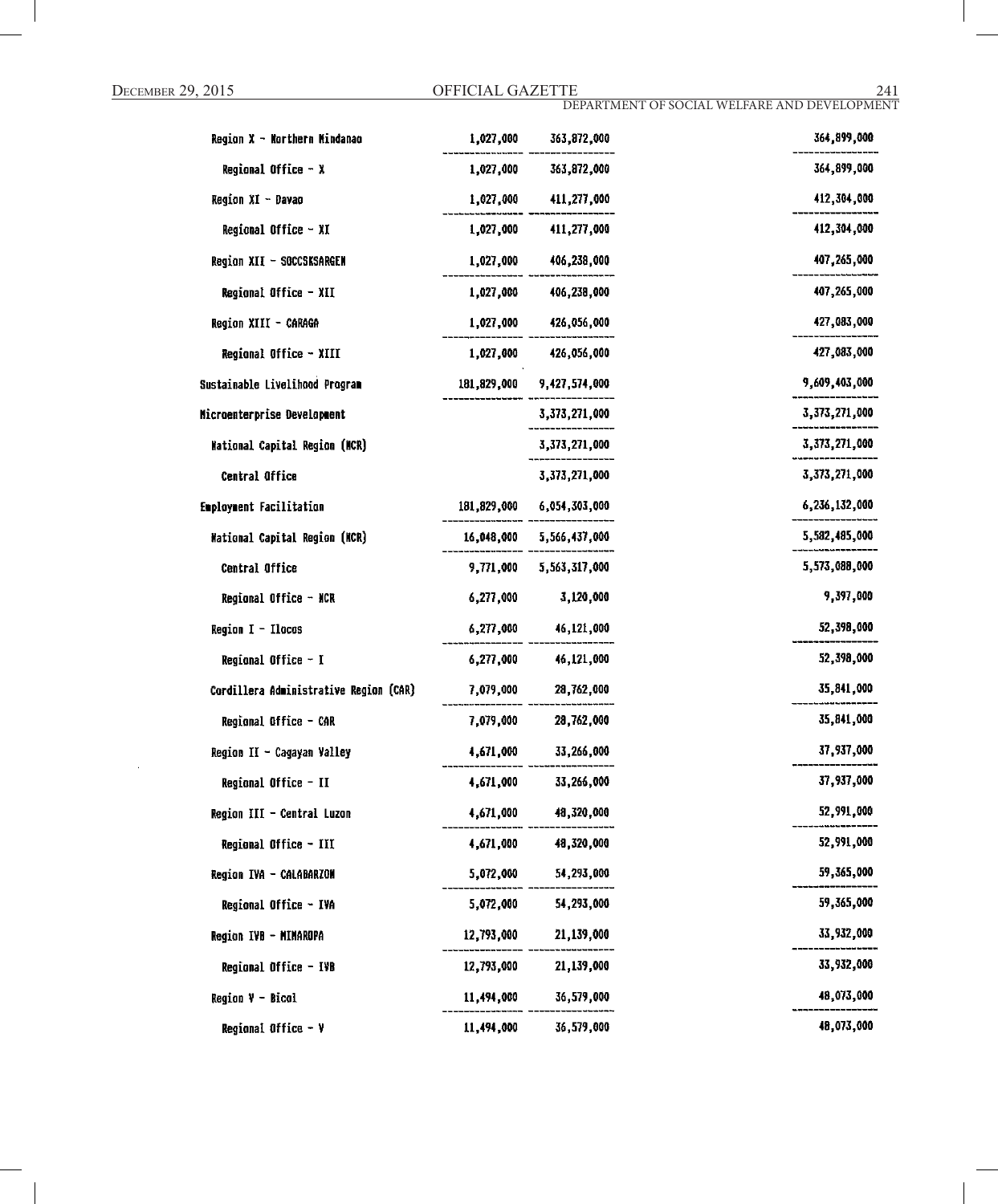#### 242 OFFICIAL GAZETTE GENERAL APPROPRIATIONS ACT, FY 2016

| Region VI - Western Visayas                                                         | 9,488,000   | 46,592,000              | 56,080,000  |
|-------------------------------------------------------------------------------------|-------------|-------------------------|-------------|
| Regional Office - VI                                                                | 9,488,000   | 46,592,000              | 56,080,000  |
| Region VII - Central Visayas                                                        | 7,481,000   | 46,601,000              | 54,082,000  |
| Regional Office - VII                                                               | 7,481,000   | 46,601,000              | 54,082,000  |
| Region VIII - Eastern Visayas                                                       | 15,107,000  | 44,973,000              | 60,080,000  |
| Regional Office - VIII                                                              | 15,107,000  | 44,973,000              | 60,080,000  |
| Region IX - Zamboanga<br>Peninsula                                                  | 24,338,000  | 9,530,000               | 33,868,000  |
| Regional Office - IX                                                                | 24,338,000  | 9,530,000               | 33,868,000  |
| Region X - Morthern Mindanao                                                        | 15,909,000  | 25,826,000              | 41,735,000  |
| Regional Office - X                                                                 | 15,909,000  | 25,826,000              | 41,735,000  |
| Region XI - Davao                                                                   | 14,304,000  | 9,998,000               | 24,302,000  |
| Regional Office - XI                                                                | 14,304,000  | 9,998,000               | 24,302,000  |
| Region XII - SOCCSKSARGEN                                                           | 5,073,000   | 20,791,000              | 25,864,000  |
| Regional Office - XII                                                               | 5,073,000   | 20,791,000              | 25,864,000  |
| Region XIII - CARAGA                                                                | 22,024,000  | 15,075,000              | 37,099,000  |
| Regional Office - XIII                                                              | 22,024,000  | 15,075,000              | 37,099,000  |
| NFO 3: CAPACITY BUILDING<br><b>SERVICES</b>                                         | 484,524,000 | 181,590,000             | 666,114,000 |
| Provision of technical/advisory<br>assistance and other related<br>support services |             | 475,793,000 156,920,000 | 632,713,000 |
| <b>Mational Capital Region (MCR)</b>                                                | 57,431,000  | 14,638,000              | 72,069,000  |
| Regional Office - NCR                                                               | 57,431,000  | 14,638,000              | 72,069,000  |
| Region $I - Ilacos$                                                                 | 25,069,000  | 9,267,000               | 34,336,000  |
| Regional Office - I                                                                 | 25,069,000  | 9,267,000               | 34,336,000  |
| Cordillera Administrative Region (CAR)                                              | 21,692,000  | 8,125,000               | 29,817,000  |
| Regional Office - CAR                                                               | 21,692,000  | 8,125,000               | 29,817,000  |
| Region II - Cagayan Valley                                                          | 25,340,000  | 11,736,000              | 37,076,000  |
| Regional Office - II                                                                | 25,340,000  | 11,736,000              | 37,076,000  |
| Region III - Central Luzon                                                          | 39,612,000  | 13,286,000              | 52,898,000  |
| Regional Office - III                                                               | 39,612,000  | 13,286,000              | 52,898,000  |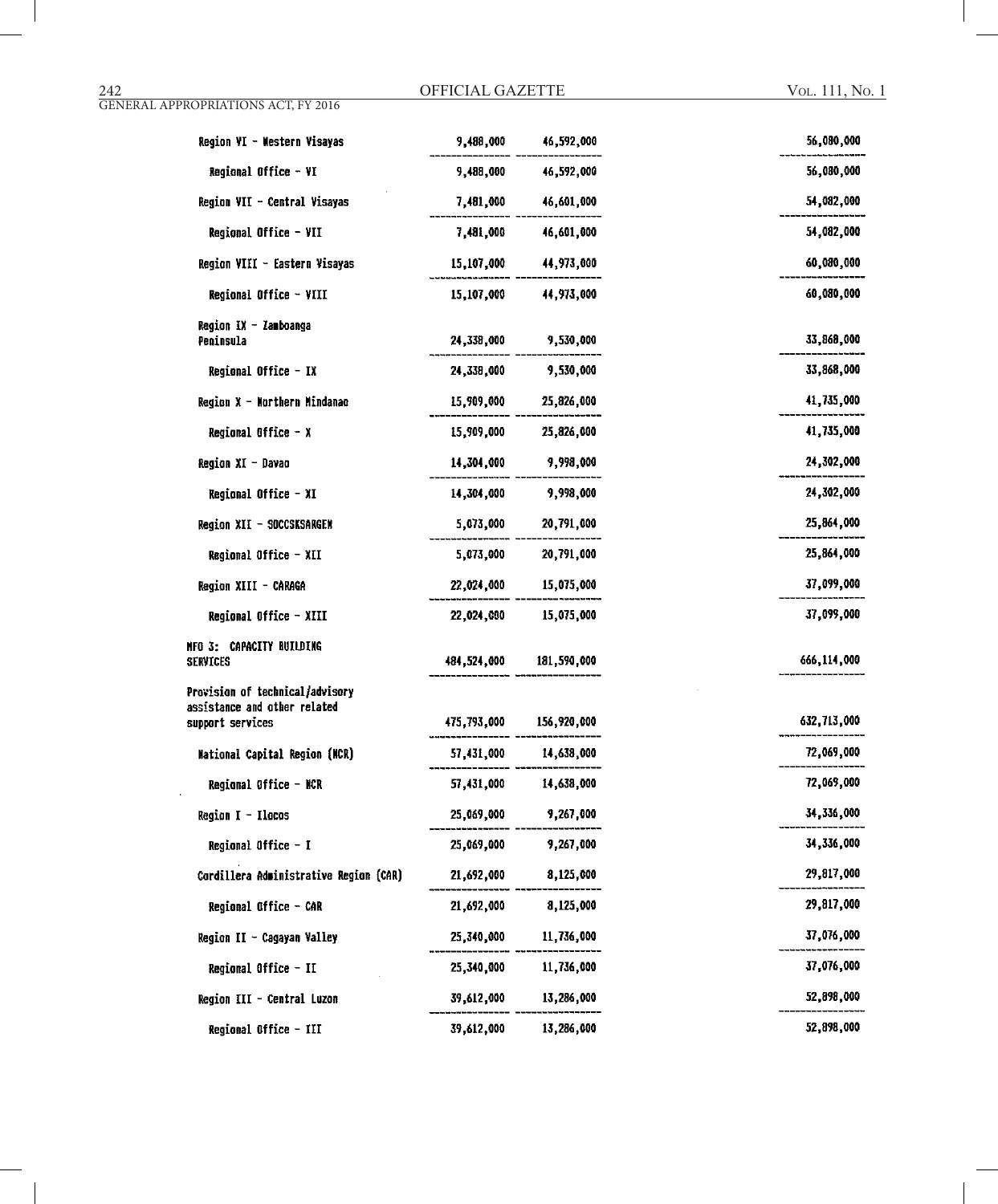| Region IVA - CALABARZON                                                   | 30,140,000 | 9,587,000             | 39,727,000 |
|---------------------------------------------------------------------------|------------|-----------------------|------------|
| Regional Office - IVA                                                     | 30,140,000 | 9,587,000             | 39,727,000 |
| Region IVB - MIMAROPA                                                     | 20,310,000 | 12,562,000            | 32,872,000 |
| Regional Office - IVB                                                     | 20,310,000 | 12,562,000            | 32,872,000 |
| Region V - Bical                                                          | 30,131,000 | 7,498,000             | 37,629,000 |
| Regional Office - Y                                                       | 30,131,000 | 7,498,000             | 37,629,000 |
| Region VI - Western Visayas                                               | 26,093,000 | 7,784,000             | 33,877,000 |
| Regional Office - VI                                                      | 26,093,000 | 7,784,000             | 33,877,000 |
| Region VII - Central Visayas                                              | 31,586,000 | 8,166,000             | 39,752,000 |
| Regional Office - VII                                                     | 31,586,000 | 8,166,000             | 39,752,000 |
| Region VIII - Eastern Visayas                                             | 21,092,000 | 8,299,000             | 29,391,000 |
| Regional Office - VIII                                                    | 21,092,000 | 8,299,000             | 29,391,000 |
| Region IX - Zamboanga                                                     |            |                       |            |
| Peninsula                                                                 | 34,984,000 | 11,985,000            | 46,969,000 |
| Regional Office - IX                                                      | 34,984,000 | 11,985,000            | 46,969,000 |
| Region X - Northern Mindanao                                              | 29,847,000 | 8,856,000             | 38,703,000 |
| Regional Office $- x$                                                     | 29,847,000 | 8,856,000             | 38,703,000 |
| <b>Region XI - Davao</b>                                                  | 30,083,000 | 8,263,000             | 38,346,000 |
| Regional Office - XI                                                      | 30,083,000 | 8,263,000             | 38,346,000 |
| Region XII - SOCCSKSARGEN                                                 | 29,426,000 | 9,931,000             | 39,357,000 |
| Regional Office - XII                                                     | 29,426,000 | 9,931,000             | 39,357,000 |
| Region XIII - CARAGA                                                      | 22,957,000 | 6,937,000             | 29,894,000 |
| Regional Office - XIII                                                    | 22,957,000 | 6,937,000             | 29,894,000 |
| Provision of capability                                                   | 8,731,000  | 24,670,000            | 33,401,000 |
| training programs                                                         |            | 24,670,000            | 33,401,000 |
| <b>Mational Capital Region (NCR)</b>                                      | 8,731,000  |                       | 33,401,000 |
| Central Office                                                            | 8,731,000  | 24,670,000            |            |
| REGULATORY SERVICES<br>NFO 4:                                             | 14,755,000 | 43,874,000            | 58,629,000 |
| Standards-setting, licensing,<br>accreditation and monitoring<br>services |            | 14,755,000 43,874,000 | 58,629,000 |
| <b>Mational Capital Region (NCR)</b>                                      |            | 14,755,000 43,874,000 | 58,629,000 |
| Central Office                                                            |            | 14,755,000 43,874,000 | 58,629,000 |
|                                                                           |            |                       |            |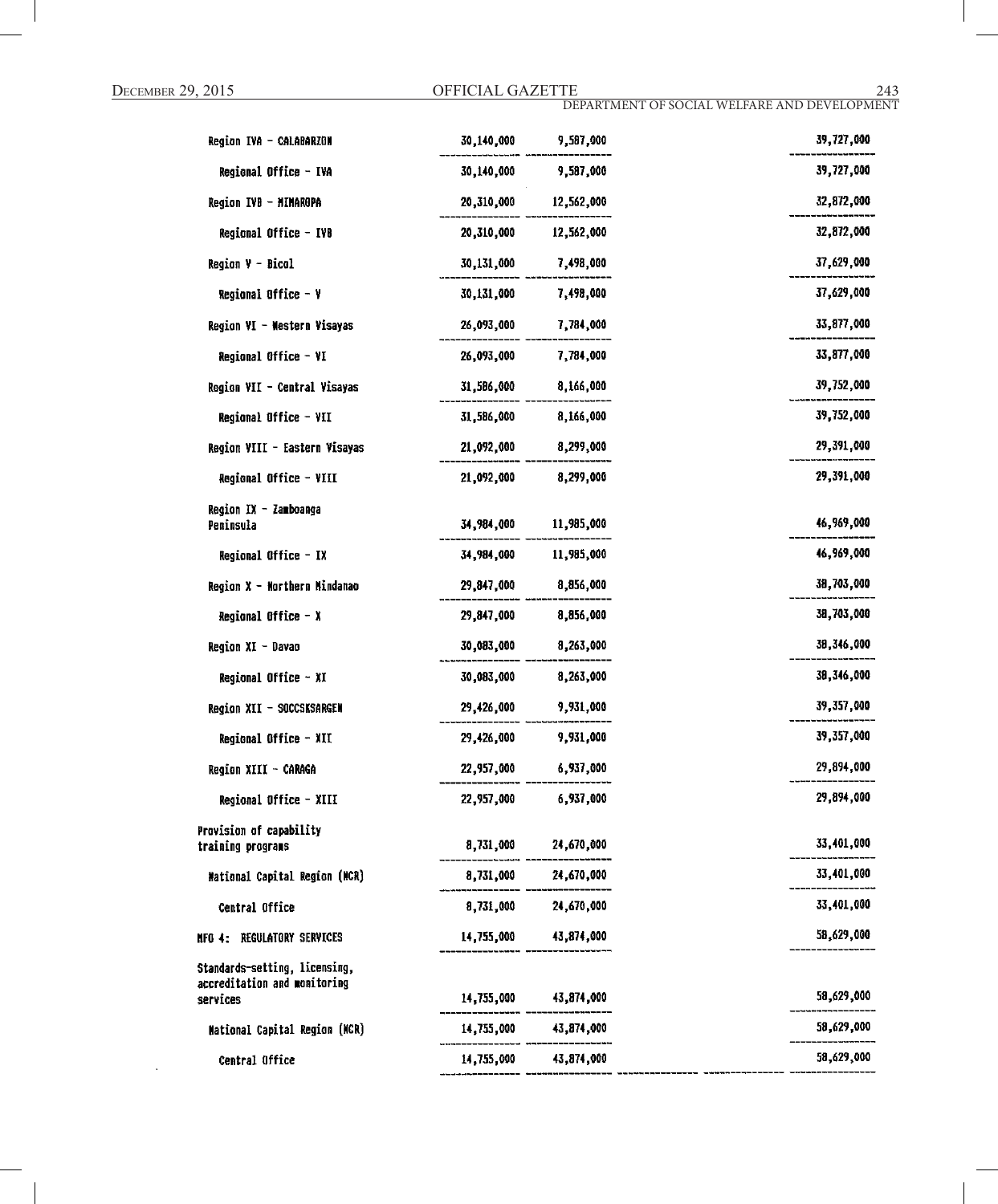| 244      | <b>GENERAL APPROPRIATIONS ACT, FY 2016</b>                                                              | <b>OFFICIAL GAZETTE</b> |                                                                               |  | VOL. 111, No. 1                       |
|----------|---------------------------------------------------------------------------------------------------------|-------------------------|-------------------------------------------------------------------------------|--|---------------------------------------|
|          | Sub-total, Operations                                                                                   |                         | 4,516,711,000 90,960,298,000                                                  |  | 781,732,000 19,496,000 96,278,237,000 |
|          | Total Programs and Activities                                                                           |                         | P 4,650,723,000 P 91,795,941,000 P 781,732,000 P 916,239,000 P 98,144,635,000 |  |                                       |
| PROJECTS |                                                                                                         |                         |                                                                               |  |                                       |
|          | Locally-Funded Project(s)                                                                               |                         |                                                                               |  |                                       |
|          | Social Protection                                                                                       |                         | 68,595,000 1,278,092,000                                                      |  | 4,570,000 1,351,257,000               |
|          | Family and Children                                                                                     |                         | 36,674,000                                                                    |  | 36,674,000                            |
|          | Comprehensive Project for<br>Street Children, Street<br>Families and IPs - Especially<br><b>Badjaus</b> |                         | 36,674,000                                                                    |  | 36,674,000                            |
|          | <b>Mational Capital Region (MCR)</b>                                                                    |                         | 36,674,000                                                                    |  | 36,674,000                            |
|          | Central Office                                                                                          |                         | 36,674,000                                                                    |  | 36,674,000                            |
|          | <b>Poverty Reduction</b>                                                                                | 68,595,000              | 818,515,000                                                                   |  | 887,110,000                           |
|          | <b>Mational Household Targeting</b><br>System for Poverty Reduction                                     | 68,595,000              | 59,953,000                                                                    |  | 128,548,000                           |
|          | Mational Capital Region (NCR)                                                                           | 23,118,000              | 50,330,000                                                                    |  | 73,448,000                            |
|          | Central Office                                                                                          | 20,308,000              | 49,751,000                                                                    |  | 70,059,000                            |
|          | Regional Office - NCR                                                                                   | 2,810,000               | 579,000                                                                       |  | $-3,389,000$                          |
|          | Region I - Ilocos                                                                                       | 2,810,000               | 705,000                                                                       |  | 3,515,000                             |
|          | Regional Office - I                                                                                     | 2,810,000               | 705,000                                                                       |  | 3,515,000                             |
|          | Cordillera Administrative Region (CAR)                                                                  | 2,810,000               | 655,000                                                                       |  | 3,465,000                             |
|          | Regional Office - CAR                                                                                   | 2,810,000               | 655,000                                                                       |  | 3,465,000                             |
|          | Region II - Cagayan Valley                                                                              | 2,810,000               | 828,000                                                                       |  | 3,638,000                             |
|          | Regional Office - II                                                                                    | 2,810,000               | 828,000                                                                       |  | 3,638,000                             |
|          | Region III - Central Luzon                                                                              | 2,906,000               | 572,000                                                                       |  | 3,478,000                             |
|          | Regional Office - III                                                                                   | 2,906,000               | 572,000                                                                       |  | 3,478,000                             |
|          | Region IVA - CALABARZON                                                                                 | 3,008,000               | 567,000                                                                       |  | 3,575,000                             |
|          | Regional Office - IVA                                                                                   | 3,008,000               | 567,000                                                                       |  | 3,575,000                             |
|          | Region IVB - MINAROPA                                                                                   | 2,811,000               | 574,000                                                                       |  | 3,385,000                             |
|          | Regional Office - IVB                                                                                   | 2,811,000               | 574,000                                                                       |  | 3,385,000                             |
|          | $Region V - Bicol$                                                                                      | 2,811,000               | 689,000                                                                       |  | 3,500,000                             |
|          | Regional Office - $Y$                                                                                   | 2,811,000               | 689,000                                                                       |  | 3,500,000                             |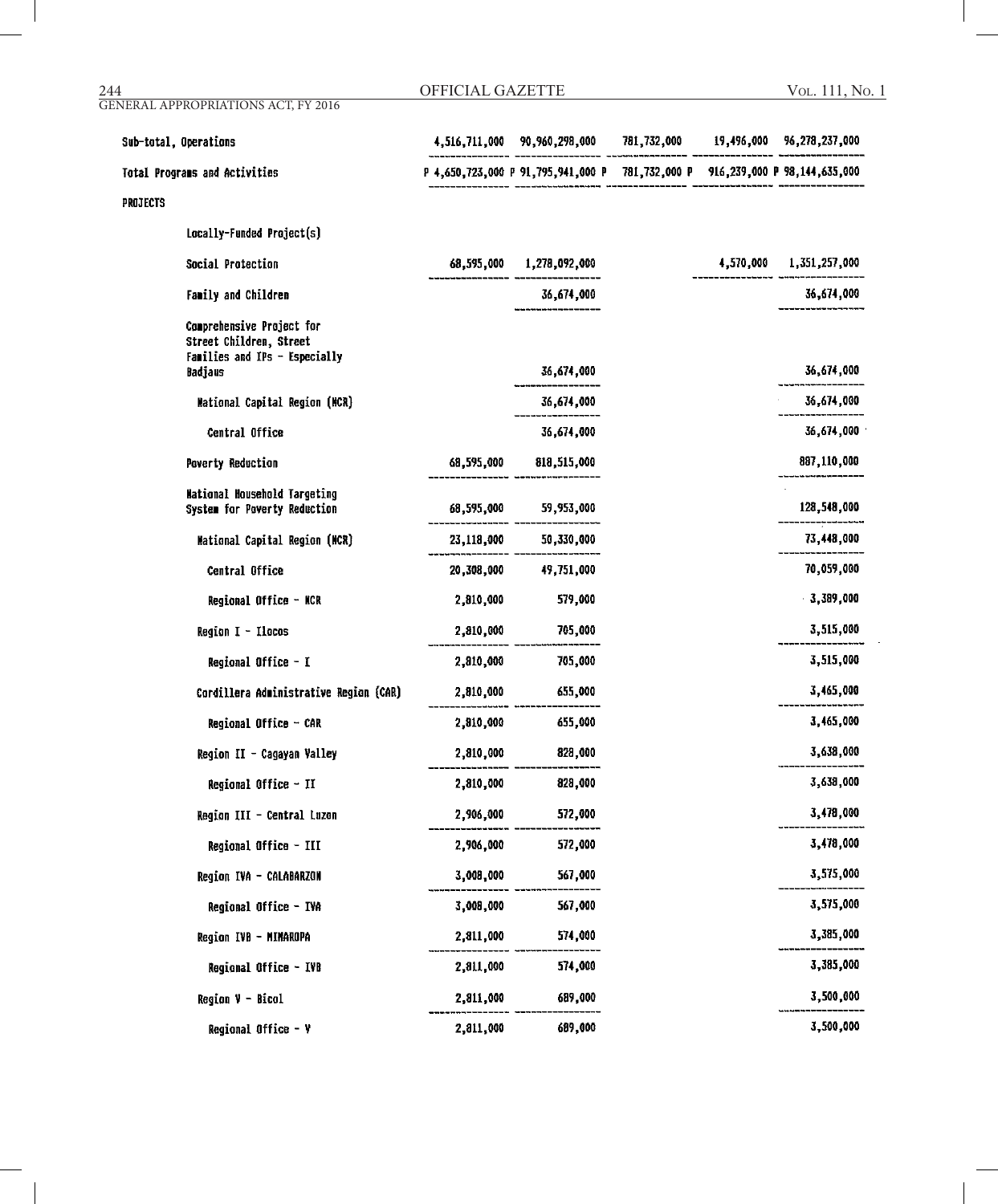| Region VI - Western Visayas                                                                                         | 3,008,000  | 667,000       |           | 3,675,000     |
|---------------------------------------------------------------------------------------------------------------------|------------|---------------|-----------|---------------|
| Regional Office - VI                                                                                                | 3,008,000  | 667,000       |           | 3,675,000     |
| Region VII - Central Visayas                                                                                        | 2,811,000  | 650,000       |           | 3,461,000     |
| Regional Office - VII                                                                                               | 2,811,000  | 650,000       |           | 3,461,000     |
| Region VIII - Eastern Visayas                                                                                       | 2,906,000  | 740,000       |           | 3,646,000     |
| Regional Office - VIII                                                                                              | 2,906,000  | 740,000       |           | 3,646,000     |
| Region IX - Zamboanga                                                                                               |            |               |           |               |
| Peninsula                                                                                                           | 4,130,000  | 768,000       |           | 4,898,000     |
| Regional Office - IX                                                                                                | 4,130,000  | 768,000       |           | 4,898,000     |
| Region X - Northern Mindanao                                                                                        | 2,810,000  | 731,000       |           | 3,541,000     |
| Regional Office $- x$                                                                                               | 2,810,000  | 731,000       |           | 3,541,000     |
| Region XI - Davao                                                                                                   | 2,810,000  | 611,000       |           | 3,421,000     |
| Regional Office - XI                                                                                                | 2,810,000  | 611,000       |           | 3,421,000     |
| Region XII - SOCCSKSARGEN                                                                                           | 4,130,000  | 126,000       |           | 4,256,000     |
| Regional Office - XII                                                                                               | 4,130,000  | 126,000       |           | 4,256,000     |
| Region XIII - CARAGA                                                                                                | 2,906,000  | 740,000       |           | 3,646,000     |
| Regional Office - XIII                                                                                              | 2,906,000  | 740,000       |           | 3,646,000     |
| Implementation of Various<br>Programs/Projects for LGUs                                                             |            | 758,562,000   |           | 758,562,000   |
| National Capital Region (NCR)                                                                                       |            | 758,562,000   |           | 758,562,000   |
| Central Office                                                                                                      |            | 758,562,000   |           | 758,562,000   |
| Peace and Development                                                                                               |            | 422,903,000   | 4,570,000 | 427,473,000   |
| Implementation and Monitoring<br>of Payapa at Nasaganang<br>Panayanan (PAMANA) Program -                            |            |               |           |               |
| Peace and Development Fund                                                                                          |            | 90,491,000    |           | 90,491,000    |
| <b>Mational Capital Region (NCR)</b>                                                                                |            | 90,491,000    |           | 90,491,000    |
| Central Office                                                                                                      |            | 90,491,000    |           | 90,491,000    |
| Implementation and Monitoring<br>of Payapa at Masaganang<br>Panayanan (PAMANA) Program -<br>DSMD/LGU Led Livelihood |            | 332,412,000   | 4,570,000 | 336,982,000   |
| National Capital Region (MCR)                                                                                       |            | 332,412,000   | 4,570,000 | 336,982,000   |
| Central Office                                                                                                      |            | 332,412,000   | 4,570,000 | 336,982,000   |
| Sub-total, Locally-Funded Project(s)                                                                                | 68,595,000 | 1,278,092,000 | 4,570,000 | 1,351,257,000 |
|                                                                                                                     |            |               |           |               |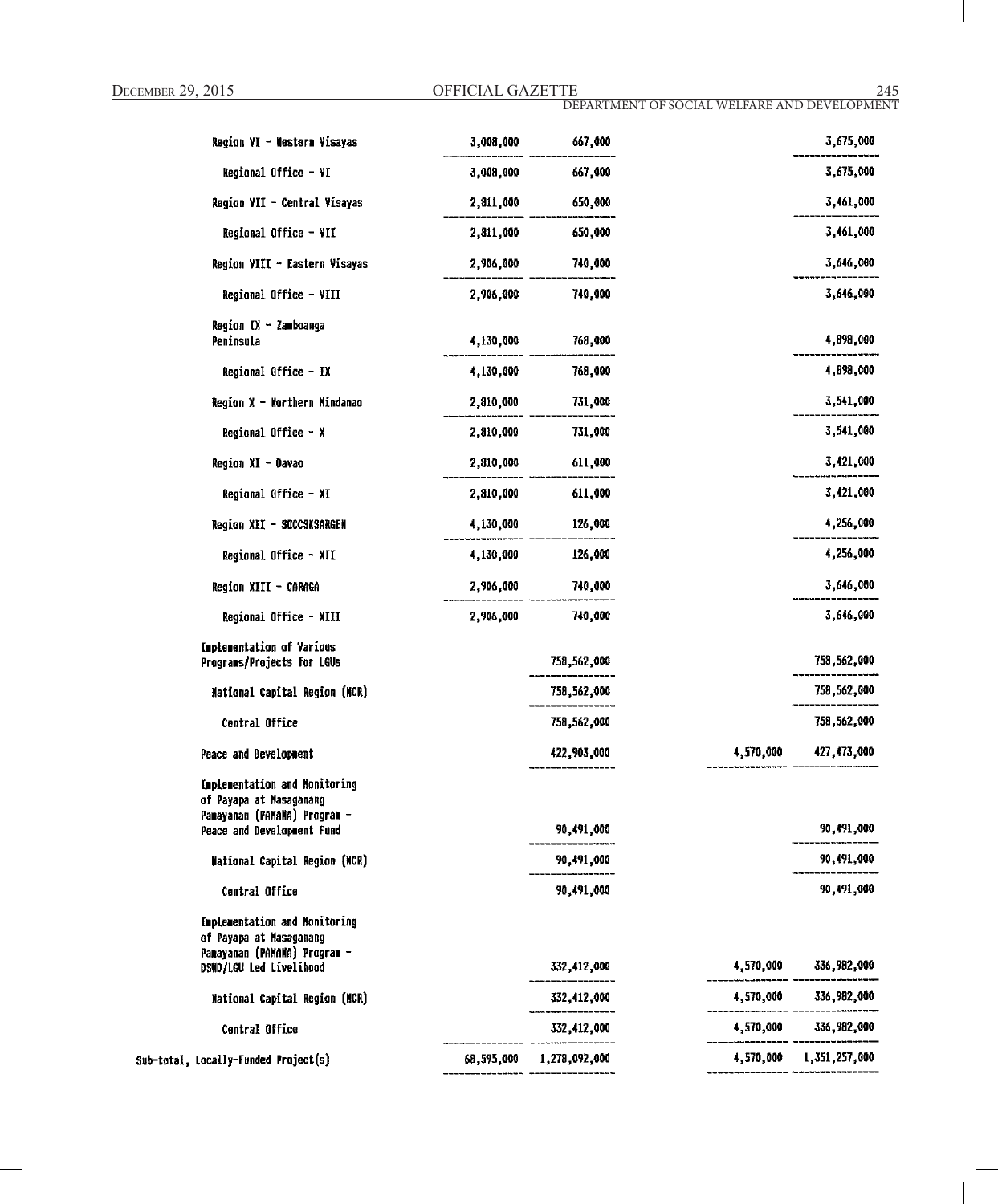# Foreign-Assisted Project(s)

| Social Protection                                                                                                                                  |            | 10,879,800,000 | 105,000,000 | 10,984,800,000             |
|----------------------------------------------------------------------------------------------------------------------------------------------------|------------|----------------|-------------|----------------------------|
| <b>Poverty Reduction</b>                                                                                                                           |            | 10,879,800,000 |             | 105,000,000 10,984,800,000 |
| Kapit-Bisig Laban sa<br>Kahirapan-Comprehensive and<br><b>Integrated Delivery of Social</b><br>Services: Kapangyarihan at<br>Kaunlaran sa Barangay |            |                |             |                            |
| (KALAHI-CIDSS-KKB) - Millennium<br>Challenge Corporation (NCC)                                                                                     |            | 2,017,000      |             | 2,017,000                  |
| <b>Mational Capital Region (MCR)</b>                                                                                                               |            | 2,017,000      |             | 2,017,000                  |
| Central Office                                                                                                                                     |            | 2,017,000      |             | 2,017,000                  |
| Kapit-Bisig Laban sa<br>Kahirapan-Comprehensive and<br>Integrated Delivery of Social<br>Services: Mational Community<br>Driven Development Project |            | 10,877,783,000 | 105,000,000 | 10,982,783,000             |
| Mational Capital Region (NCR)                                                                                                                      |            | 10,877,783,000 | 105,000,000 | 10,982,783,000             |
| Central Office                                                                                                                                     |            | 10,877,783,000 | 105,000,000 | 10,982,783,000             |
| Sub-total, Foreign-Assisted Project(s)                                                                                                             |            | 10,879,800,000 |             | 105,000,000 10,984,800,000 |
| Total Project(s)                                                                                                                                   | 68.595.000 | 12,157,892,000 |             | 109,570,000 12,336,057,000 |

TOTAL NEW APPROPRIATIONS

(In Thousand Pesos)

 $\frac{1}{2}$ 

A. Programs/Locally-Funded Project(s)

# Current Operating Expenditures

Personnel Services

Civilian Personnel

Permanent Positions

| <b>Basic Salary</b>                 | 662.262 |
|-------------------------------------|---------|
| <b>Total Permanent Positions</b>    | 662,262 |
| Other Compensation Common to All    |         |
| Personnel Economic Relief Allowance | 56,808  |
| Representation Allowance            | 10,926  |
| <b>Transportation Allowance</b>     | 10,794  |
| Clothing and Uniform Allowance      | 11,835  |
| Year End Bonus                      | 55,189  |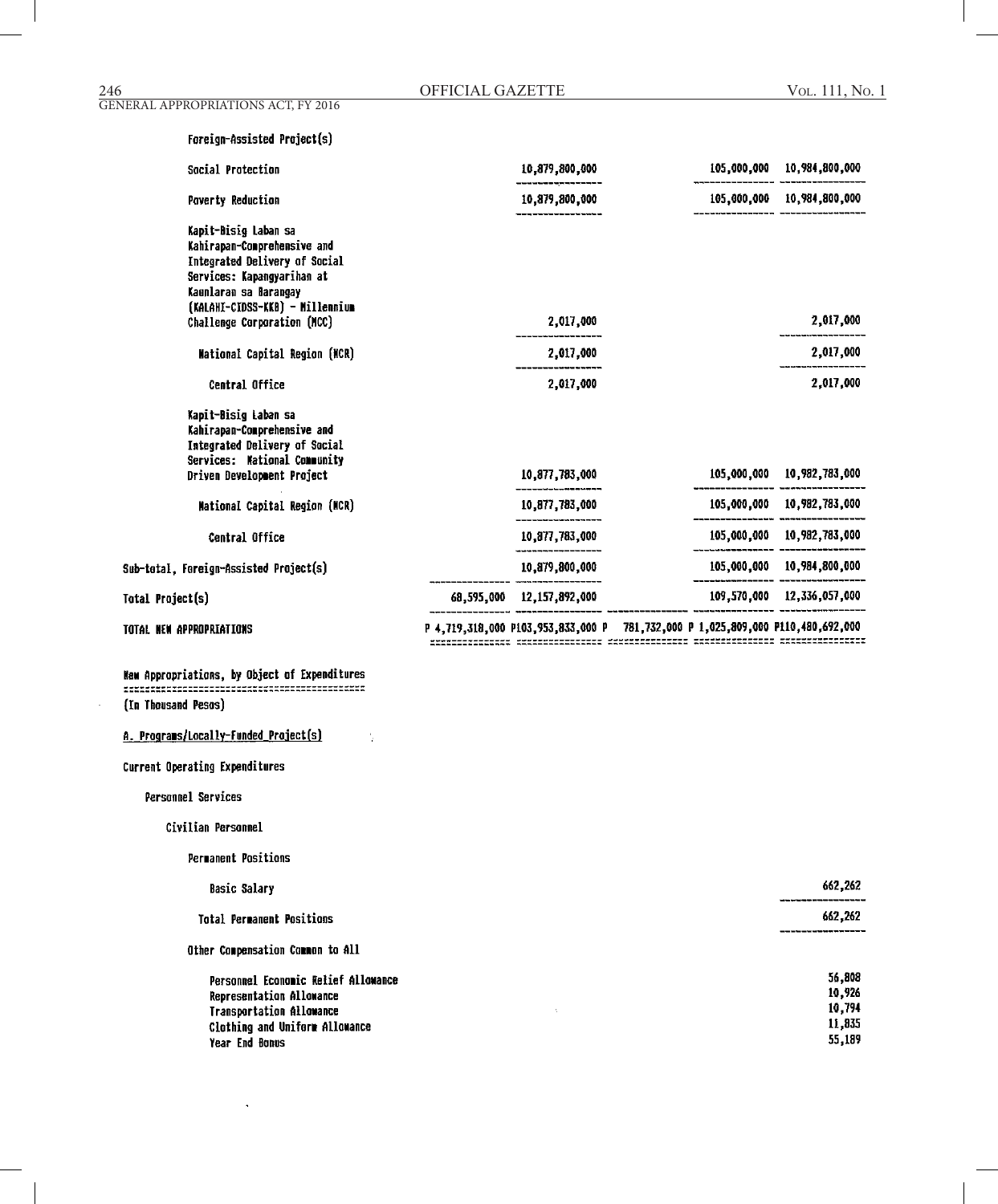| Cash Gift                                                                | 11,835            |
|--------------------------------------------------------------------------|-------------------|
| <b>Step Increment</b>                                                    | 3,398             |
| Productivity Enhancement Incentive                                       | 11,835            |
|                                                                          |                   |
| Total Other Compensation Common to All                                   | 172,620           |
| Other Compensation for Specific Groups                                   |                   |
| Nagna Carta for Public Health Workers                                    | 1,260             |
| Nagna Carta for Public Social Workers                                    | 64,526            |
| <b>Overseas Allowance</b>                                                | 22,000            |
| Total Other Compensation for Specific Groups                             | 87,786            |
| Other Benefits                                                           |                   |
| <b>PAG-IBIG Contributions</b>                                            | 2,841             |
| <b>PhilHealth Contributions</b>                                          | 6,724             |
| <b>Employees Compensation Insurance Premiums</b>                         | 2,839             |
| Terminal Leave                                                           | 8,246             |
| <b>Total Other Benefits</b>                                              | 20,650            |
|                                                                          |                   |
| <b>Mon-Permanent Positions</b>                                           | 3,776,000         |
| <b>Total Personnel Services</b>                                          | 4,719,318         |
| Maintenance and Other Operating Expenses                                 |                   |
| <b>Travelling Expenses</b>                                               | 613,143           |
| Training and Scholarship Expenses                                        | 576,041           |
| Supplies and Materials Expenses                                          | 662,249           |
| Utility Expenses                                                         | 136,350           |
| <b>Communication Expenses</b>                                            | 465,376           |
| Awards/Rewards and Prizes                                                | 6,642             |
| Confidential, Intelligence and Extraordinary Expenses                    |                   |
| Extraordinary and Miscellaneous Expenses                                 | 7,189             |
| <b>Professional Services</b>                                             | 2,268,241         |
| General Services                                                         | 231,741           |
| Repairs and Maintenance                                                  | 362,381           |
| Financial Assistance/Subsidy                                             | 86,673,931        |
| Taxes, Insurance Premiums and Other Fees                                 | 34,061            |
| Labor and Wages                                                          | 47,807            |
| Other Maintenance and Operating Expenses                                 |                   |
| Advertising Expenses                                                     | 30,614            |
| Printing and Publication Expenses                                        | 52,338            |
| Representation Expenses                                                  | 137,853<br>21,617 |
| Transportation and Delivery Expenses                                     | 51,288            |
| Rent/Lease Expenses                                                      | 133               |
| Membership Dues and Contributions to Organizations                       | 87,824            |
| <b>Subscription Expenses</b><br>Other Maintenance and Operating Expenses | 607,214           |
|                                                                          |                   |
| Total Maintenance and Other Operating Expenses                           | 93,074,033        |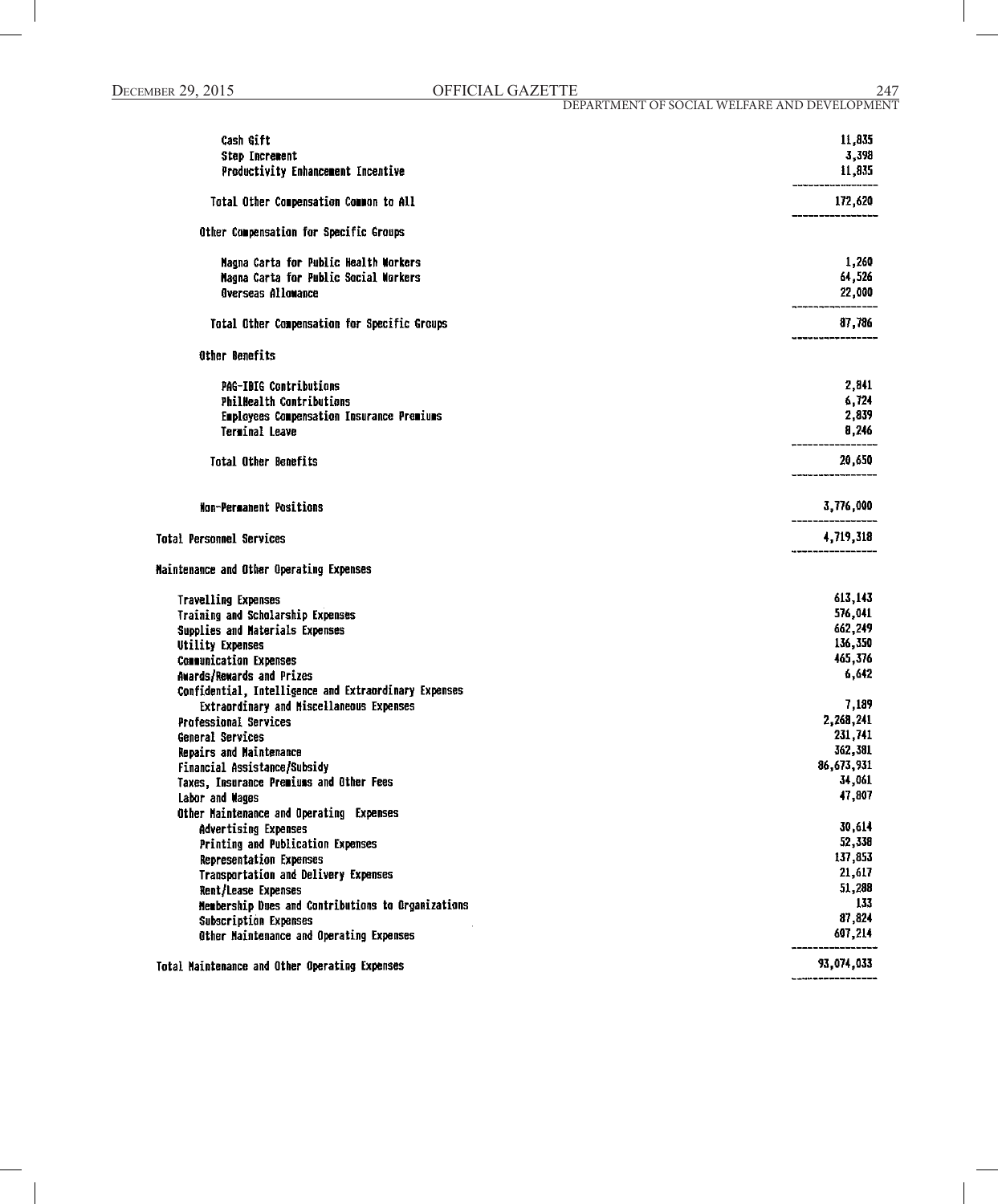$\sim$ 

| <b>Financial Expenses</b>                                                                                                                                                                                                                                                                                                                                                                                                                                                                                                                                                                                |                                                                                                                                                                           |
|----------------------------------------------------------------------------------------------------------------------------------------------------------------------------------------------------------------------------------------------------------------------------------------------------------------------------------------------------------------------------------------------------------------------------------------------------------------------------------------------------------------------------------------------------------------------------------------------------------|---------------------------------------------------------------------------------------------------------------------------------------------------------------------------|
| <b>Bank Charges</b>                                                                                                                                                                                                                                                                                                                                                                                                                                                                                                                                                                                      | 781,732                                                                                                                                                                   |
| <b>Total Financial Expenses</b>                                                                                                                                                                                                                                                                                                                                                                                                                                                                                                                                                                          | 781,732                                                                                                                                                                   |
| Total Current Operating Expenditures                                                                                                                                                                                                                                                                                                                                                                                                                                                                                                                                                                     | 98,575,083                                                                                                                                                                |
| Capital Outlays                                                                                                                                                                                                                                                                                                                                                                                                                                                                                                                                                                                          |                                                                                                                                                                           |
| Property, Plant and Equipment Outlay<br><b>Infrastructure Outlay</b><br><b>Buildings and Other Structures</b><br>Machinery and Equipment Outlay<br>Furniture, Fixtures and Books Outlay<br>Intangible Assets Outlay                                                                                                                                                                                                                                                                                                                                                                                      | 20,510<br>314,679<br>470,558<br>4,312<br>110,750                                                                                                                          |
| <b>Total Capital Outlays</b>                                                                                                                                                                                                                                                                                                                                                                                                                                                                                                                                                                             | 920,809                                                                                                                                                                   |
| Total Programs/Locally-Funded Project(s)                                                                                                                                                                                                                                                                                                                                                                                                                                                                                                                                                                 | 99,495,892                                                                                                                                                                |
| <b>B. Foreign Assisted Project(s)</b><br>Maintenance and Other Operating Expenses                                                                                                                                                                                                                                                                                                                                                                                                                                                                                                                        |                                                                                                                                                                           |
| <b>Travelling Expenses</b><br>Training and Scholarship Expenses<br>Supplies and Materials Expenses<br><b>Utility Expenses</b><br><b>Communication Expenses</b><br><b>Professional Services</b><br>General Services<br>Repairs and Naintenance<br>Financial Assistance/Subsidy<br>Taxes, Insurance Premiums and Other Fees<br>Other Maintenance and Operating Expenses<br>Advertising Expenses<br>Printing and Publication Expenses<br>Representation Expenses<br>Rent/Lease Expenses<br>Total Maintenance and Other Operating Expenses<br><b>Total Current Operating Expenditures</b><br>Capital Outlays | 395,080<br>1,636,804<br>22,580<br>7,177<br>11,590<br>1,921,065<br>9,979<br>1,705<br>6,811,826<br>26,125<br>8,513<br>1,789<br>10,675<br>14,892<br>10,879,800<br>10,879,800 |
| Property, Plant and Equipment Outlay<br>Machinery and Equipment Outlay<br>Transportation Equipment Outlay                                                                                                                                                                                                                                                                                                                                                                                                                                                                                                | 76,202<br>14,000                                                                                                                                                          |
| Furniture, Fixtures and Books Outlay                                                                                                                                                                                                                                                                                                                                                                                                                                                                                                                                                                     | 14,798                                                                                                                                                                    |
| Total Capital Outlays                                                                                                                                                                                                                                                                                                                                                                                                                                                                                                                                                                                    | 105,000                                                                                                                                                                   |
| Total Foreign Assissted Project(s)                                                                                                                                                                                                                                                                                                                                                                                                                                                                                                                                                                       | 10,984,800                                                                                                                                                                |
| TOTAL NEW APPROPRIATIONS                                                                                                                                                                                                                                                                                                                                                                                                                                                                                                                                                                                 | 110,480,692<br>===============                                                                                                                                            |
|                                                                                                                                                                                                                                                                                                                                                                                                                                                                                                                                                                                                          |                                                                                                                                                                           |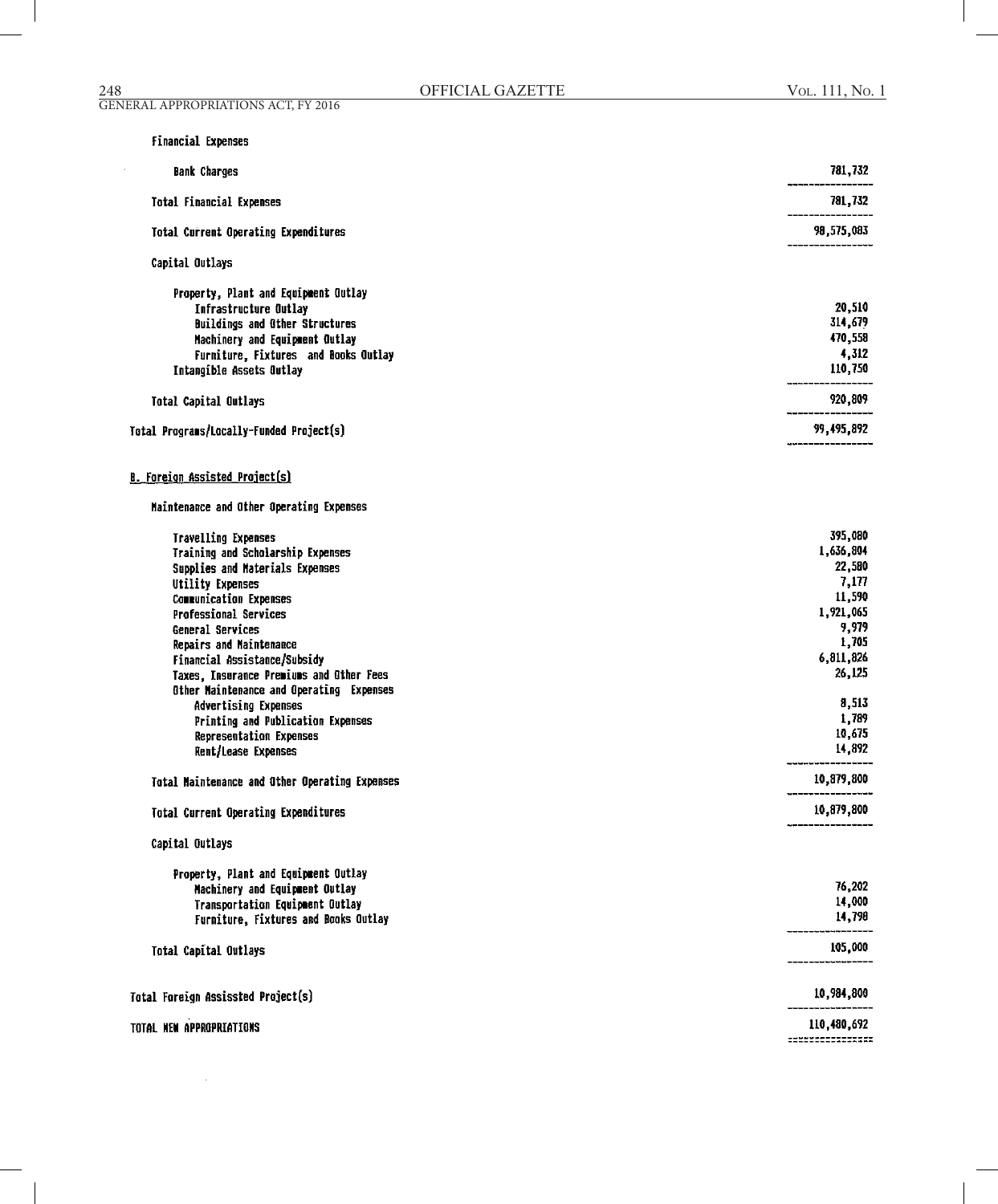DEPARTMENT OF SOCIAL WELFARE AND DEVELOPMENT

#### **B. COUNCIL FOR THE WELFARE OF CHILDREN**

| 48.456.000                           |
|--------------------------------------|
| ----------------<br>---------------- |
|                                      |

#### **Hew Appropriations, by Program/Projects**

**Current Operating Expenditures Maintenance** and Other Personnel Operating Capital **Services Expenses Outlays** Total **PROGRAMS** 4,663,000 P 11,474,000 P 500,000 P 16,637,000 General Administration and Support p Operations 6,740,000 24,566,000 513,000 31,819,000 MFO 1: CHILD WELFARE POLICY SERVICES 24,566,000 513,000 31,819,000 6,740,000 48,456,000 11,403,000 36,040,000 1,013,000 Total, Programs TOTAL NEW APPROPRIATIONS 11,403,000 P 36,040,000 P 1,013,000 P 48,456,000 p 

#### Special Provision(s)

1. Appropriations for Programs and Specific Activities. The amounts appropriated herein for the programs of the agency shall be used specifically for the following activities in the indicated amounts and conditions:

Current Operation Expanditures

# New Appropriations, by Programs/Activities/Projects

|                                                                                                              | AGLI CILE About STEDA EVERYHAT PRI AS |                       |                                                                 |                            |            |
|--------------------------------------------------------------------------------------------------------------|---------------------------------------|-----------------------|-----------------------------------------------------------------|----------------------------|------------|
|                                                                                                              |                                       | Personnel<br>Services | <b>Maintenance</b><br>and Other<br>Operating<br><b>Expenses</b> | Capital<br><u> Outlays</u> | Total      |
| PROGRAMS                                                                                                     |                                       |                       |                                                                 |                            |            |
| General Administration and Support                                                                           |                                       |                       |                                                                 |                            |            |
| General Management and Supervision                                                                           | P                                     |                       | 4,663,000 P 11,474,000 P                                        | 500,000 P                  | 16,637,000 |
| Sub-total, General Administration and Support                                                                |                                       | 4,663,000             | 11,474,000                                                      | 500,000                    | 16,637,000 |
| Operations                                                                                                   |                                       |                       |                                                                 |                            |            |
| NFO 1: CHILD WELFARE POLICY SERVICES                                                                         |                                       | 6,740,000             | 24,566,000 24,566                                               | 513,000                    | 31,819,000 |
| Formulate policies and coordinate the<br>implementation of all laws for the welfare of<br>children and youth |                                       | 6,740,000             | 24,566,000                                                      | 513,000                    | 31,819,000 |
| Sub-total, Operations                                                                                        |                                       | 6,740,000             | 24,566,000                                                      | 513,000                    | 31,819,000 |
| Total Programs and Activities                                                                                |                                       | 11,403,000            | 36,040,000                                                      | 1,013,000                  | 48,456,000 |
| <b>TOTAL NEW APPROPRIATIONS</b>                                                                              | p                                     | 11,403,000 P          | 36,040,000 P                                                    | 1,013,000 P                | 48,456,000 |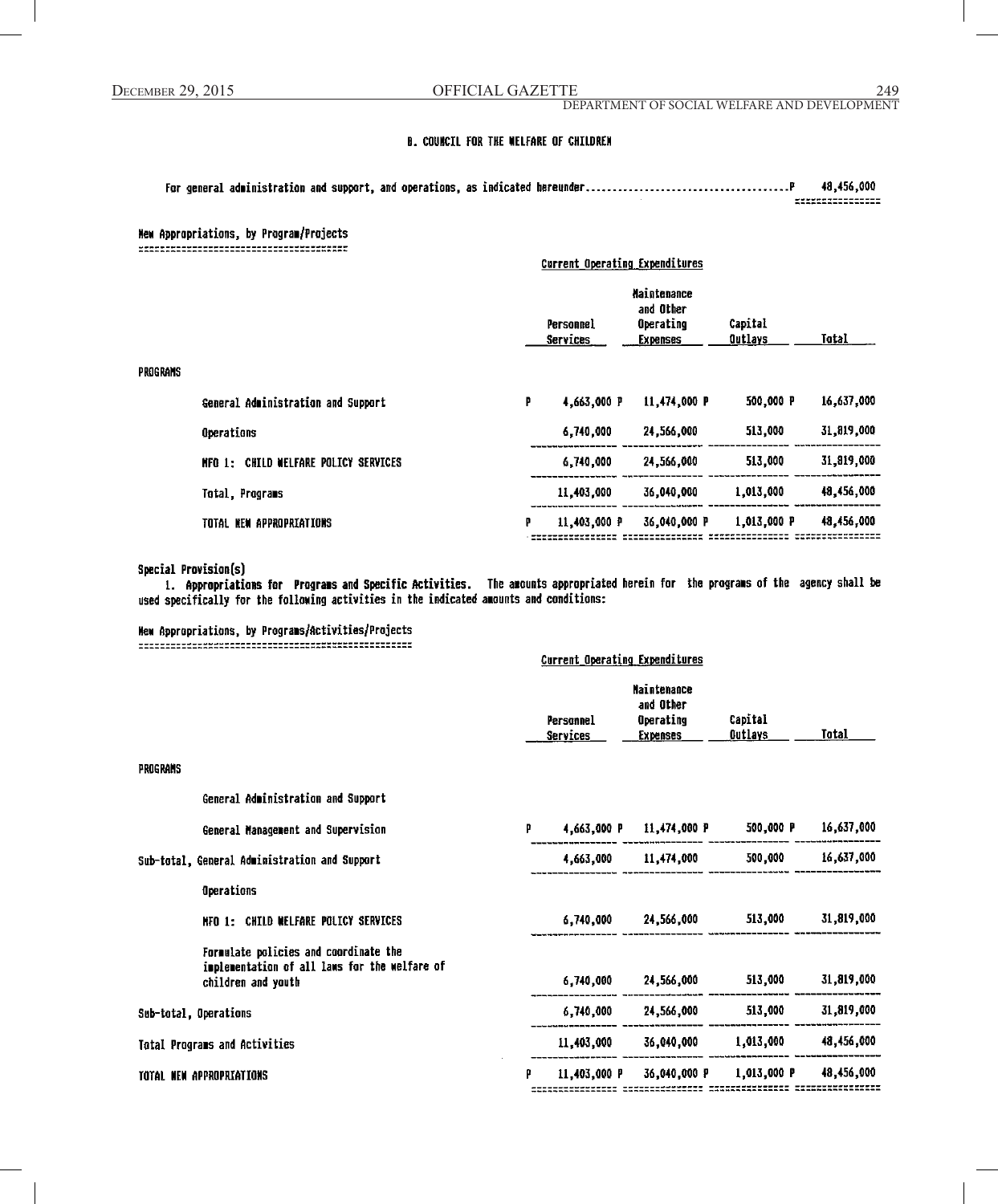$\mathcal{L}$ 

| VOL. 111, No. 1 |  |  |  |
|-----------------|--|--|--|
|-----------------|--|--|--|

# (In Thousand Pesos)

A. Programs/Locally-Funded Project(s)

# Current Operating Expenditures

# Personnel Services

#### Civilian Personnel

**Permanent Positions** 

| <b>Basic Salary</b>                                                                                                                                                          | 8,776                                    |
|------------------------------------------------------------------------------------------------------------------------------------------------------------------------------|------------------------------------------|
| <b>Total Permanent Positions</b>                                                                                                                                             | 8,776                                    |
| Other Compensation Common to All                                                                                                                                             |                                          |
| Personnel Economic Relief Allowance<br>Representation Allowance                                                                                                              | 600<br>252<br>120                        |
| Transportation Allowance<br>Clothing and Uniform Allowance<br>Honoraria                                                                                                      | 125<br>367                               |
| <b>Year End Bonus</b><br>Cash Gift                                                                                                                                           | 731<br>125                               |
| Step Increment<br>Productivity Enhancement Incentive                                                                                                                         | 37<br>125                                |
| Total Other Compensation Common to All                                                                                                                                       | 2,482                                    |
| Other Benefits                                                                                                                                                               |                                          |
| <b>PAG-IBIG Contributions</b><br>PhilHealth Contributions<br>Employees Compensation Insurance Premiums                                                                       | 30<br>85<br>30                           |
| <b>Total Other Benefits</b>                                                                                                                                                  | 145                                      |
| <b>Total Personnel Services</b>                                                                                                                                              | 11,403                                   |
| Maintenance and Other Operating Expenses                                                                                                                                     |                                          |
| <b>Travelling Expenses</b><br>Training and Scholarship Expenses<br>Supplies and Naterials Expenses<br><b>Utility Expenses</b><br><b>Communication Expenses</b>               | 1,890<br>12,302<br>1,802<br>1,254<br>904 |
| Confidential, Intelligence and Extraordinary Expenses<br>Extraordinary and Miscellaneous Expenses<br><b>Professional Services</b><br>General Services                        | 298<br>9,605<br>1,492<br>1,798           |
| Repairs and Maintenance<br>Taxes, Insurance Premiums and Other Fees<br>Other Maintenance and Operating Expenses<br>Advertising Expenses<br>Printing and Publication Expenses | 300<br>26<br>1,012                       |
| <b>Representation Expenses</b><br>Rent/Lease Expenses                                                                                                                        | 2.607<br>710                             |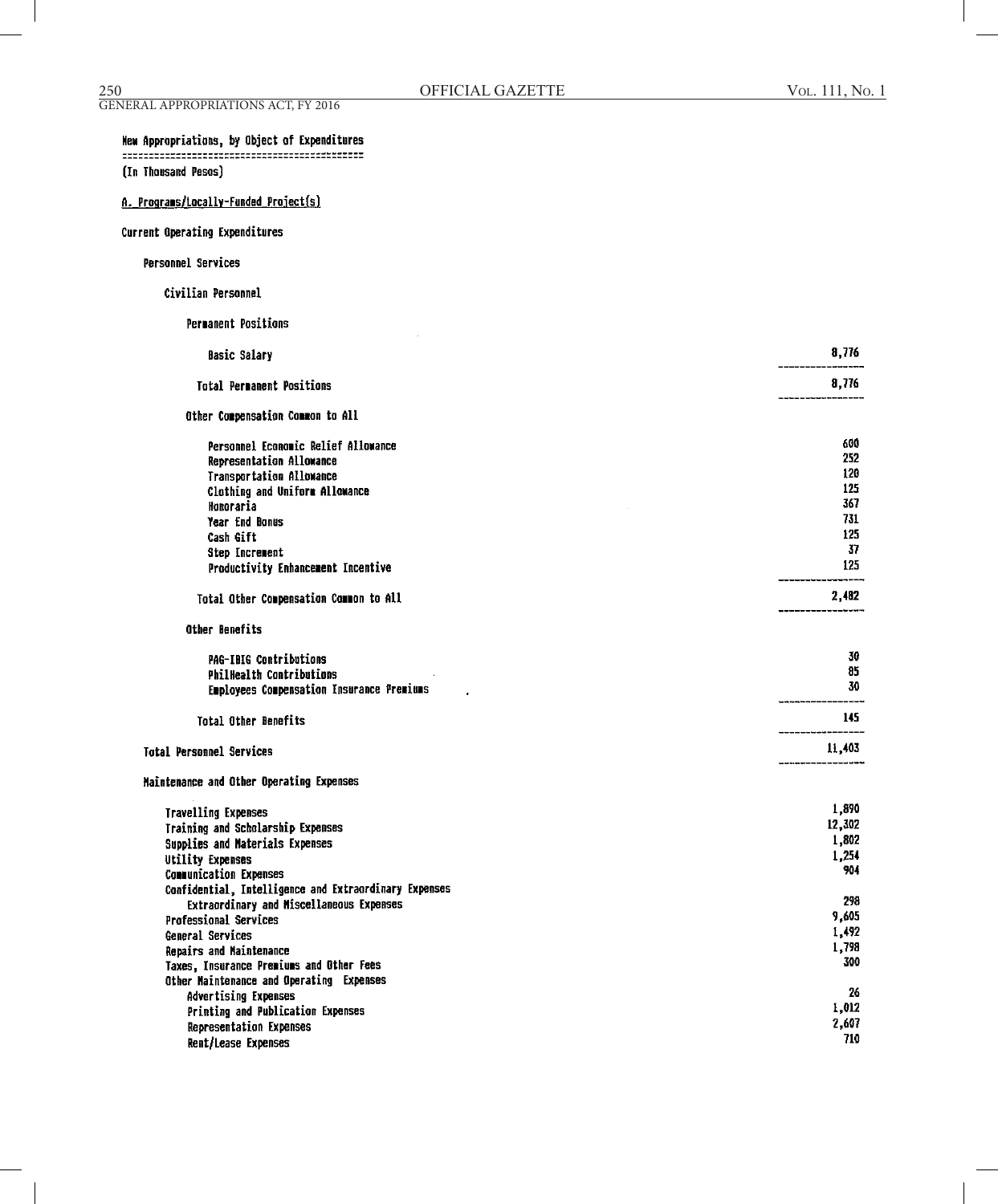|--|

DEPARTMENT OF SOCIAL WELFARE AND DEVELOPMENT

| Subscription Expenses<br>Other Maintenance and Operating Expenses      | 22<br>18                                |
|------------------------------------------------------------------------|-----------------------------------------|
| Total Maintenance and Other Operating Expenses                         | 36,040                                  |
| <b>Total Current Operating Expenditures</b>                            | -----------<br>47,443<br>-------------- |
| Capital Outlays                                                        |                                         |
| Property, Plant and Equipment Outlay<br>Machinery and Equipment Outlay | 1,013                                   |
| Total Capital Outlays                                                  | 1,013                                   |
| Total Programs/Locally-Funded Project(s)                               | 48,456                                  |
| TOTAL NEW APPROPRIATIONS                                               | 48,456<br>----------                    |

# C. INTER-COUNTRY ADOPTION BOARD

|  | 44,629,000                           |
|--|--------------------------------------|
|  | ----------------<br>---------------- |

Current Operating Expenditures

# New Appropriations, by Program/Projects

|          |                                          |   | Personnel<br><b>Services</b> | <b>Maintenance</b><br>and Other<br>Operating<br><b>Expenses</b> | Capital<br><b>Outlays</b> | Total      |
|----------|------------------------------------------|---|------------------------------|-----------------------------------------------------------------|---------------------------|------------|
| PROGRAMS |                                          |   |                              |                                                                 |                           |            |
|          | General Administration and Support       | p | 4,414,000 P                  | 7,316,000 P                                                     | 500,000 P                 | 12,230,000 |
|          | Operations                               |   | 9,064,000                    | 21,197,000                                                      | 2,138,000                 | 32,399,000 |
|          | REGULATION OF FOREIGN ADOPTION<br>NFO 1: |   | 2,472,000                    | 4,908,000                                                       |                           | 7,380,000  |
|          | <b>ENTRUSTMENT SERVICES</b><br>HFO<br>2: |   | 6,592,000                    | 16,289,000                                                      | 2,138,000                 | 25,019,000 |
|          | <b>Total, Programs</b>                   |   | 13,478,000                   | 28,513,000                                                      | 2,638,000                 | 44,629,000 |
|          | TOTAL NEW APPROPRIATIONS                 | p | 13,478,000 P                 | 28,513,000 P                                                    | 2,638,000 P               | 44,629,000 |
|          |                                          |   |                              |                                                                 |                           |            |

#### Special Provision(s)

1. Use of Income. Of the amounts appropriated herein, Thirty One Million One Hundred Fifty One Thousand Pesos (P31,151,000) shall be used for the NOOE and Capital Outlay requirements of Inter-Country Adoption Board (ICAB) sourced from fees, charges and assessments collected in accordance with R.A. No. 8043.

Release of funds shall be subject to the submission of a Special Budget pursuant to Section 35, Chapter 5, Book VI of E.O. No. 292.

The ICAB shall submit to the DBM, the House Committee on Appropriations and the Senate Committee on Finance, either in printed form or by way of of electronic document, quarterly reports on financial and physical accomplishments. The Chairperson of the ICAB and the Board's web administrator or his/her equivalent shall be responsible for ensuring that said quarterly reports are likewise posted on the ICAB website.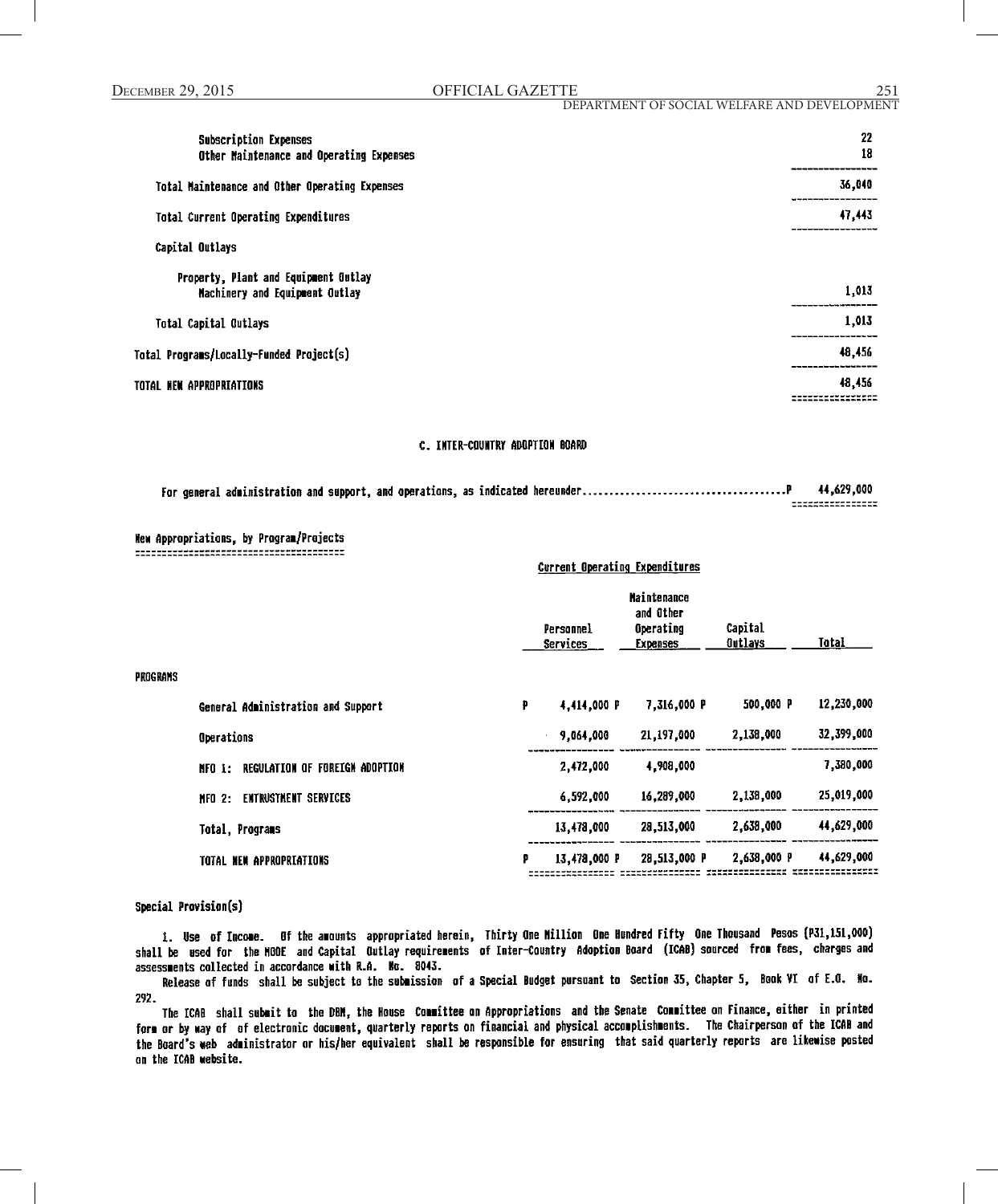#### GENERAL APPROPRIATIONS ACT, FY 2016

2. Appropriations for Programs and Specific Activities. The amounts appropriated herein for the programs of the agency shall be used specifically for the following activities in the indicated amounts and conditions:

Current Operating Expenditures

# New Appropriations, by Programs/Activities/Projects

|          |                                                                                                                      |   | Personnel<br><b>Services</b> | <b>Maintenance</b><br>and Other<br>Operating<br><b>Expenses</b> | Capital<br><b>Outlays</b>      | <b>Total</b> |
|----------|----------------------------------------------------------------------------------------------------------------------|---|------------------------------|-----------------------------------------------------------------|--------------------------------|--------------|
| PROGRAMS |                                                                                                                      |   |                              |                                                                 |                                |              |
|          | General Administration and Support                                                                                   |   |                              |                                                                 |                                |              |
|          | General Management and Supervision                                                                                   | Р |                              | 4,414,000 P 7,316,000 P                                         | 500,000 P                      | 12,230,000   |
|          | Sub-total, General Administration and Support                                                                        |   | 4,414,000                    | 7,316,000                                                       | 500,000                        | 12,230,000   |
|          | Operations                                                                                                           |   |                              |                                                                 |                                |              |
|          | MFO 1: REGULATION OF FOREIGN ADOPTION                                                                                |   | 2,472,000                    | 4,908,000                                                       |                                | 7,380,000    |
|          | Accredit/License Child Caring Agencies as Liaison<br>Service Agencies (LSAs) and Foreign Adoption<br>Agencies (FAAs) |   | 2.472.000                    | 4,908,000                                                       |                                | 7,380,000    |
|          | MFO 2: ENTRUSTMENT SERVICES                                                                                          |   | 6,592,000                    | 16,289,000                                                      | 2,138,000                      | 25,019,000   |
|          | Entrust cleared children for inter-country<br>adoption                                                               |   |                              | 6.592.000 16.289.000                                            | 2,138,000                      | 25,019,000   |
|          | Sub-total, Operations                                                                                                |   |                              |                                                                 | 9,064,000 21,197,000 2,138,000 | 32,399,000   |
|          | Total Programs and Activities                                                                                        |   |                              | 13,478,000 28,513,000 2,638,000                                 |                                | 44,629,000   |
|          | TOTAL NEW APPROPRIATIONS                                                                                             |   | 13,478,000 P                 |                                                                 | 28,513,000 P 2,638,000 P       | 44,629,000   |
|          |                                                                                                                      |   |                              |                                                                 |                                |              |

# 

(In Thousand Pesos)

# A. Programs/Locally-Funded Project(s)

Current Operating Expenditures

#### Personnel Services

Civilian Personnel

| <b>Permanent Positions</b>                                      |            |
|-----------------------------------------------------------------|------------|
| <b>Basic Salary</b>                                             | 10.526     |
| <b>Total Permanent Positions</b>                                | 10,526     |
| Other Compensation Common to All                                |            |
| Personnel Economic Relief Allowance<br>Representation Allowance | 768<br>168 |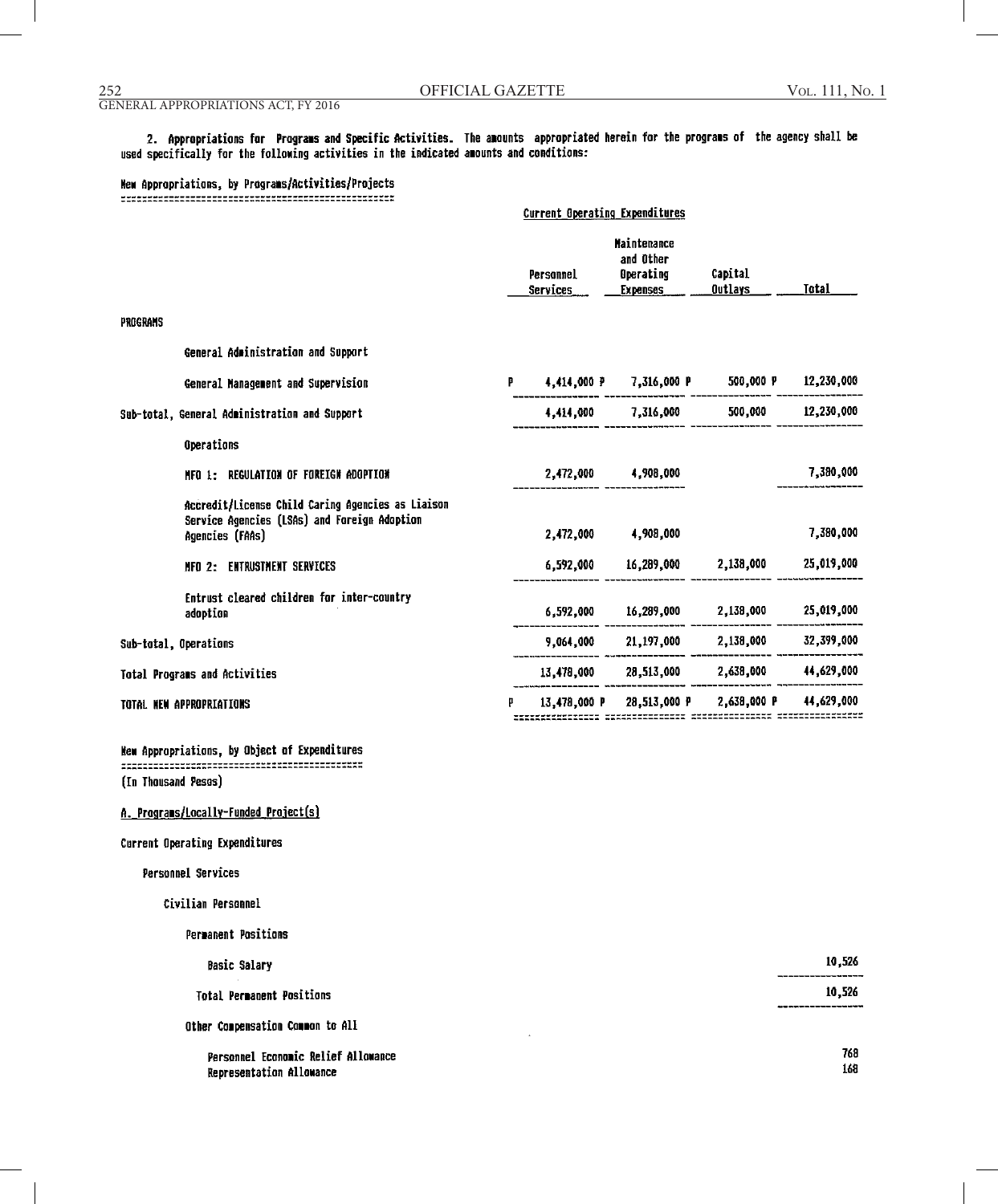| <b>Transportation Allowance</b>                       | 168    |
|-------------------------------------------------------|--------|
| Clothing and Uniform Allowance                        | 160    |
| Year End Bonus                                        | 876    |
| Cash Gift                                             | 160    |
|                                                       | 57     |
| <b>Step Increment</b>                                 | 160    |
| Productivity Enhancement Incentive                    |        |
| Total Other Compensation Common to All                | 2,517  |
| Other Compensation for Specific Groups                |        |
| Magna Carta for Public Social Morkers                 | 251    |
| Total Other Compensation for Specific Groups          | 251    |
| Other Benefits                                        |        |
| <b>PAG-IBIG Contributions</b>                         | 39     |
| <b>PhilHealth Contributions</b>                       | 106    |
| Employees Compensation Insurance Premiums             | 39     |
|                                                       |        |
| <b>Total Other Benefits</b>                           | 184    |
| <b>Total Personnel Services</b>                       | 13,478 |
| Maintenance and Other Operating Expenses              |        |
| <b>Travelling Expenses</b>                            | 5,300  |
| Training and Scholarship Expenses                     | 4,053  |
| Supplies and Materials Expenses                       | 5,653  |
| <b>Utility Expenses</b>                               | 892    |
| <b>Communication Expenses</b>                         | 2,840  |
| Confidential, Intelligence and Extraordinary Expenses |        |
| Extraordinary and Miscellaneous Expenses              | 118    |
| Professional Services                                 | 5,308  |
|                                                       | 974    |
| General Services                                      | 1,210  |
| Repairs and Maintenance                               | 130    |
| Taxes, Insurance Premiums and Other Fees              |        |
| Other Maintenance and Operating Expenses              |        |
| Printing and Publication Expenses                     | 320    |
| <b>Representation Expenses</b>                        | 560    |
| Rent/Lease Expenses                                   | 645    |
| <b>Subscription Expenses</b>                          | 10     |
| Donations                                             | 100    |
| Other Naintenance and Operating Expenses              | 400    |
| Total Maintenance and Other Operating Expenses        | 28,513 |
| <b>Total Current Operating Expenditures</b>           | 41,991 |
| Capital Outlays                                       |        |
|                                                       |        |
| Property, Plant and Equipment Outlay                  | 1,638  |
| Machinery and Equipment Outlay                        | 1,000  |
| Transportation Equipment Outlay                       |        |
| Total Capital Outlays                                 | 2,638  |
| Total Programs/Locally-Funded Project(s)              | 44,629 |
| TOTAL NEW APPROPRIATIONS                              | 44,629 |
|                                                       |        |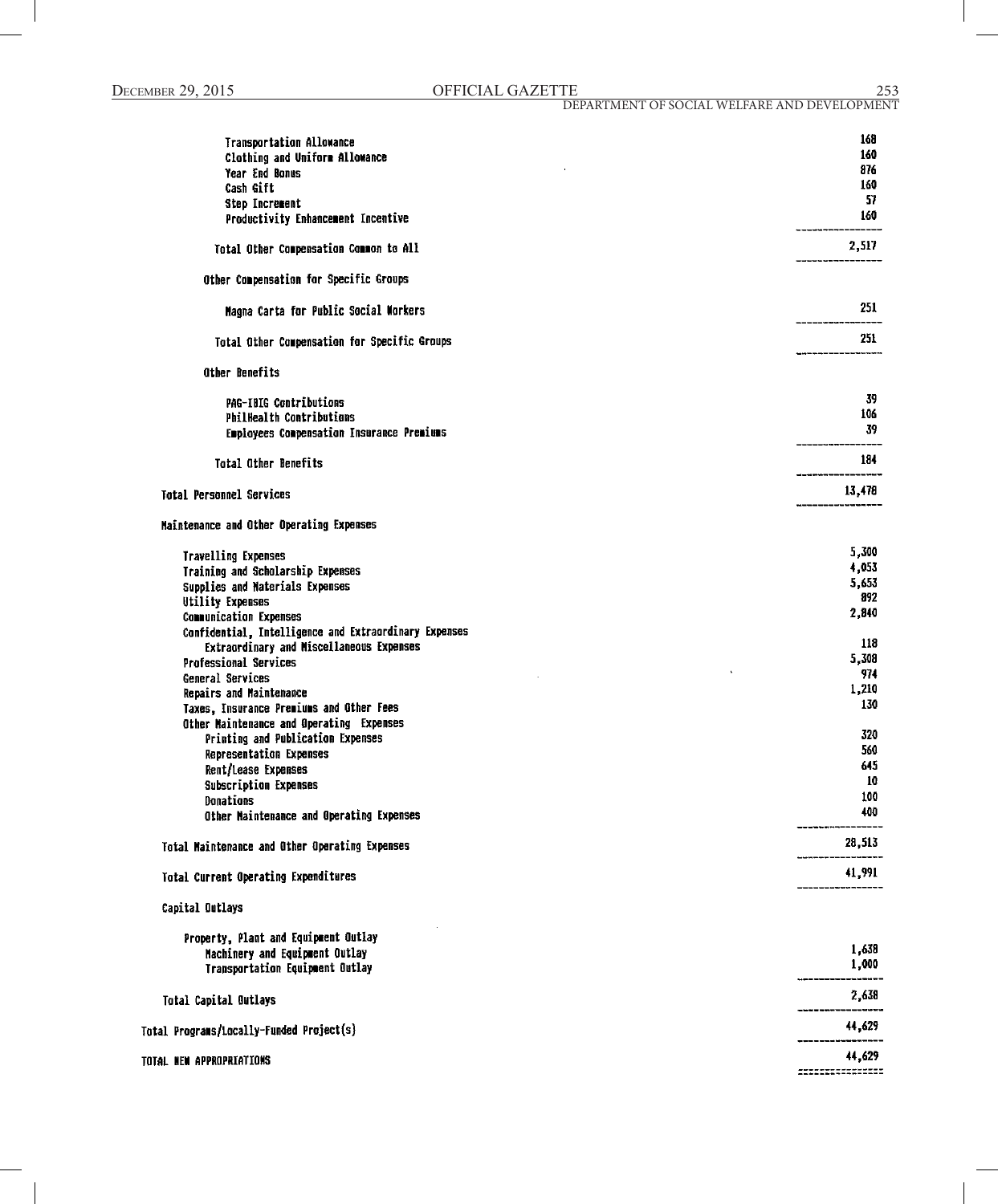#### GENERAL APPROPRIATIONS ACT, FY 2016

# D. NATIGNAL COUNCIL ON DISABILITY AFFAIRS

44,287,000 \*\*\*\*\*\*\*\*\*\*\*\*\*\*\*\*

# New Appropriations, by Program/Projects

|          |                                                             | Current Operating Expenditures |                       |                                                          |                           |            |
|----------|-------------------------------------------------------------|--------------------------------|-----------------------|----------------------------------------------------------|---------------------------|------------|
|          |                                                             |                                | Personnel<br>Services | Maintenance<br>and Other<br>Operating<br><b>Expenses</b> | Capital<br><b>Outlays</b> | Total      |
| PROGRAMS |                                                             |                                |                       |                                                          |                           |            |
|          | General Administration and Support                          | P                              | 7,666,000 P           | 7,529,000 P                                              | 555,000 P                 | 15,750,000 |
|          | Operations                                                  |                                | 15,343,000            | 10,163,000                                               | 3,031,000                 | 28,537,000 |
|          | POLICY ADVISORY SERVICES ON DISABILITY<br>NFO 1:<br>AFFAIRS |                                | 15,343,000            | 10,163,000                                               | 3,031,000                 | 28,537,000 |
|          | Total, Programs                                             |                                | 23,009,000            | 17,692,000                                               | 3,586,000                 | 44,287,000 |
|          | TOTAL NEW APPROPRIATIONS                                    | p                              | 23,009,000 P          | 17,692,000 P                                             | 3,586,000 P               | 44,287,000 |

# Special Provision(s)

1. Appropriations for Programs and Specific Activities. The amounts appropriated herein for the programs of the agency shall be used specifically for the following activities in the indicated amounts and conditions:

# New Appropriations, by Programs/Activities/Projects

| <b>Current Operating Expenditures</b>                                                                                        |   |                              |                                                          |                           |                                                 |
|------------------------------------------------------------------------------------------------------------------------------|---|------------------------------|----------------------------------------------------------|---------------------------|-------------------------------------------------|
|                                                                                                                              |   | Personnel<br><b>Services</b> | <b>Maintenance</b><br>and Other<br>Operating<br>Expenses | Capital<br><u>Outlays</u> | Total                                           |
|                                                                                                                              |   |                              |                                                          |                           |                                                 |
| General Administration and Support                                                                                           |   |                              |                                                          |                           |                                                 |
| General Administration and Support Services                                                                                  | P | 7,328,000 P                  |                                                          | 555,000 P                 | 15,412,000                                      |
| Administration of Personnel Benefits                                                                                         |   | 338,000                      |                                                          |                           | 338,000                                         |
| Sub-total, General Administration and Support                                                                                |   |                              |                                                          | 555,000                   | 15,750,000                                      |
| Operations                                                                                                                   |   |                              |                                                          |                           |                                                 |
| MFO 1: POLICY ADVISORY SERVICES ON DISABILITY<br>AFFAIRS                                                                     |   | 15,343,000                   |                                                          |                           | 28,537,000                                      |
| Formulate policies and coordinate the<br>implementation of plans and programs on disability<br>prevention and rehabilitation |   | 15,343,000                   |                                                          | 3,031,000                 | 28,537,000                                      |
|                                                                                                                              |   |                              |                                                          | 7,529,000 P<br>7,666,000  | 7,529,000<br>10,163,000 3,031,000<br>10,163,000 |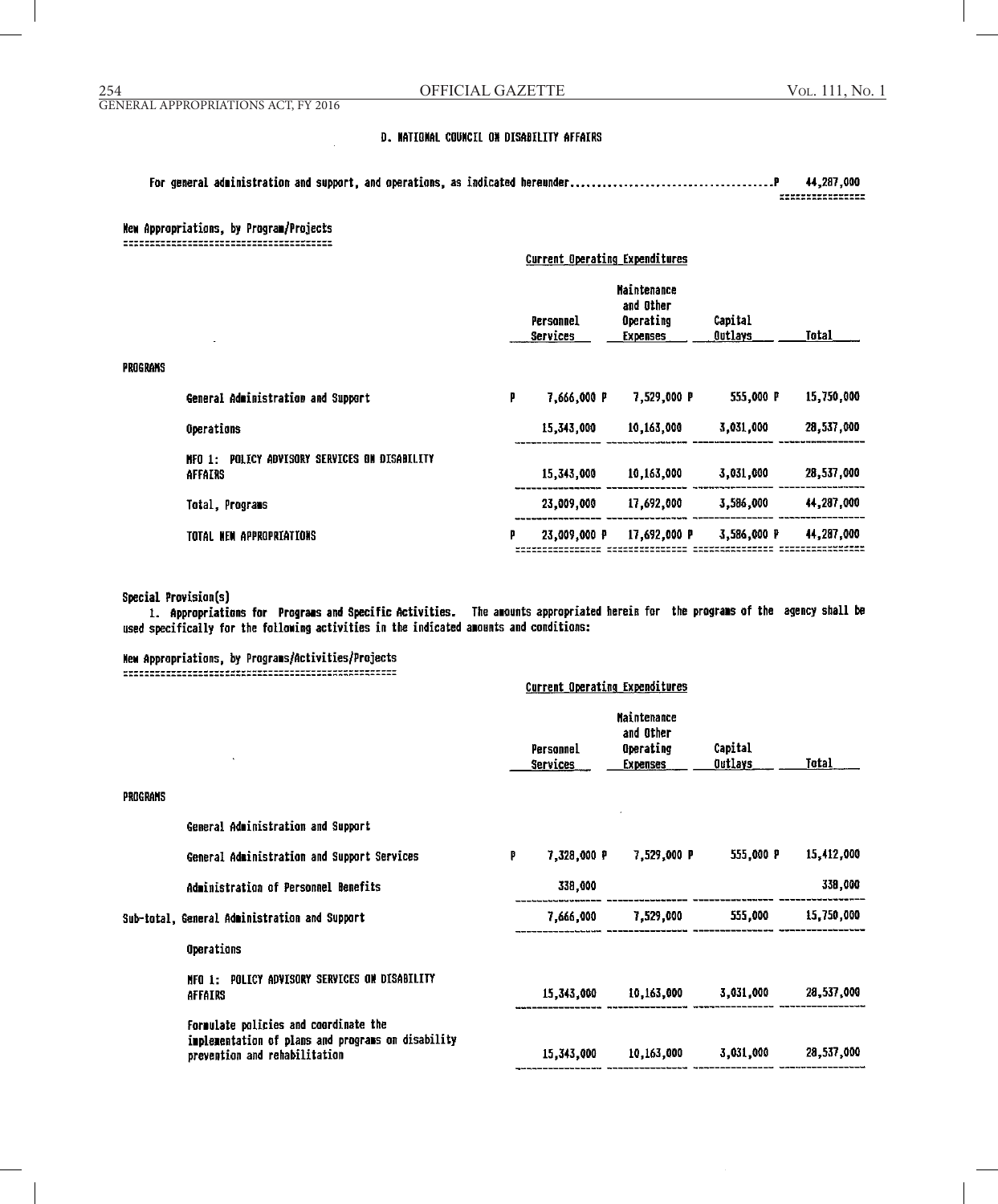| Sub-total, Operations                                                                                                                                                                                                                                                                                       |   | 15,343,000 10,163,000 3,031,000 28,537,000 |                                                                         |
|-------------------------------------------------------------------------------------------------------------------------------------------------------------------------------------------------------------------------------------------------------------------------------------------------------------|---|--------------------------------------------|-------------------------------------------------------------------------|
| Total Programs and Activities                                                                                                                                                                                                                                                                               |   | 23,009,000 17,692,000 3,586,000 44,287,000 |                                                                         |
| TOTAL NEW APPROPRIATIONS                                                                                                                                                                                                                                                                                    | p | 23,009,000 P 17,692,000 P 3,586,000 P      | 44,287,000                                                              |
| New Appropriations, by Object of Expenditures                                                                                                                                                                                                                                                               |   |                                            |                                                                         |
| (In Thousand Pesos)                                                                                                                                                                                                                                                                                         |   |                                            |                                                                         |
| A. Programs/Locally-Funded Project(s)                                                                                                                                                                                                                                                                       |   |                                            |                                                                         |
| Current Operating Expenditures                                                                                                                                                                                                                                                                              |   |                                            |                                                                         |
| Personnel Services                                                                                                                                                                                                                                                                                          |   |                                            |                                                                         |
| Civilian Personnel                                                                                                                                                                                                                                                                                          |   |                                            |                                                                         |
| <b>Permanent Positions</b>                                                                                                                                                                                                                                                                                  |   |                                            |                                                                         |
| <b>Basic Salary</b>                                                                                                                                                                                                                                                                                         |   |                                            | 17,612                                                                  |
| <b>Total Permanent Positions</b>                                                                                                                                                                                                                                                                            |   |                                            | 17,612                                                                  |
| Other Compensation Common to All                                                                                                                                                                                                                                                                            |   |                                            |                                                                         |
| Personnel Economic Relief Allowance<br>Representation Allowance<br><b>Transportation Allowance</b><br>Clothing and Uniform Allowance<br>Honoraría<br>Year End Bonus<br>Cash Gift<br><b>Step Increment</b><br>Productivity Enhancement Incentive<br>Total Other Compensation Common to All<br>Other Benefits |   |                                            | 1,248<br>450<br>450<br>260<br>46<br>1,468<br>260<br>-88<br>260<br>4,530 |
| PAG-IBIG Contributions<br>PhilHealth Contributions<br>Employees Compensation Insurance Premiums<br><b>Terminal Leave</b>                                                                                                                                                                                    |   |                                            | 62<br>153<br>62<br>338<br>-----------<br>615                            |
| <b>Total Other Benefits</b>                                                                                                                                                                                                                                                                                 |   |                                            | _____________                                                           |
| <b>Non-Permanent Positions</b>                                                                                                                                                                                                                                                                              |   |                                            | 252                                                                     |
| <b>Total Personnel Services</b>                                                                                                                                                                                                                                                                             |   |                                            | 23,009                                                                  |
| Maintenance and Other Operating Expenses                                                                                                                                                                                                                                                                    |   |                                            |                                                                         |
| <b>Travelling Expenses</b><br>Training and Scholarship Expenses<br>Supplies and Materials Expenses<br><b>Utility Expenses</b><br><b>Communication Expenses</b><br>Confidential, Intelligence and Extraordinary Expenses                                                                                     |   |                                            | 2,116<br>1,403<br>2,147<br>1,180<br>1,594                               |
| Extraordinary and Miscellaneous Expenses                                                                                                                                                                                                                                                                    |   |                                            | 110                                                                     |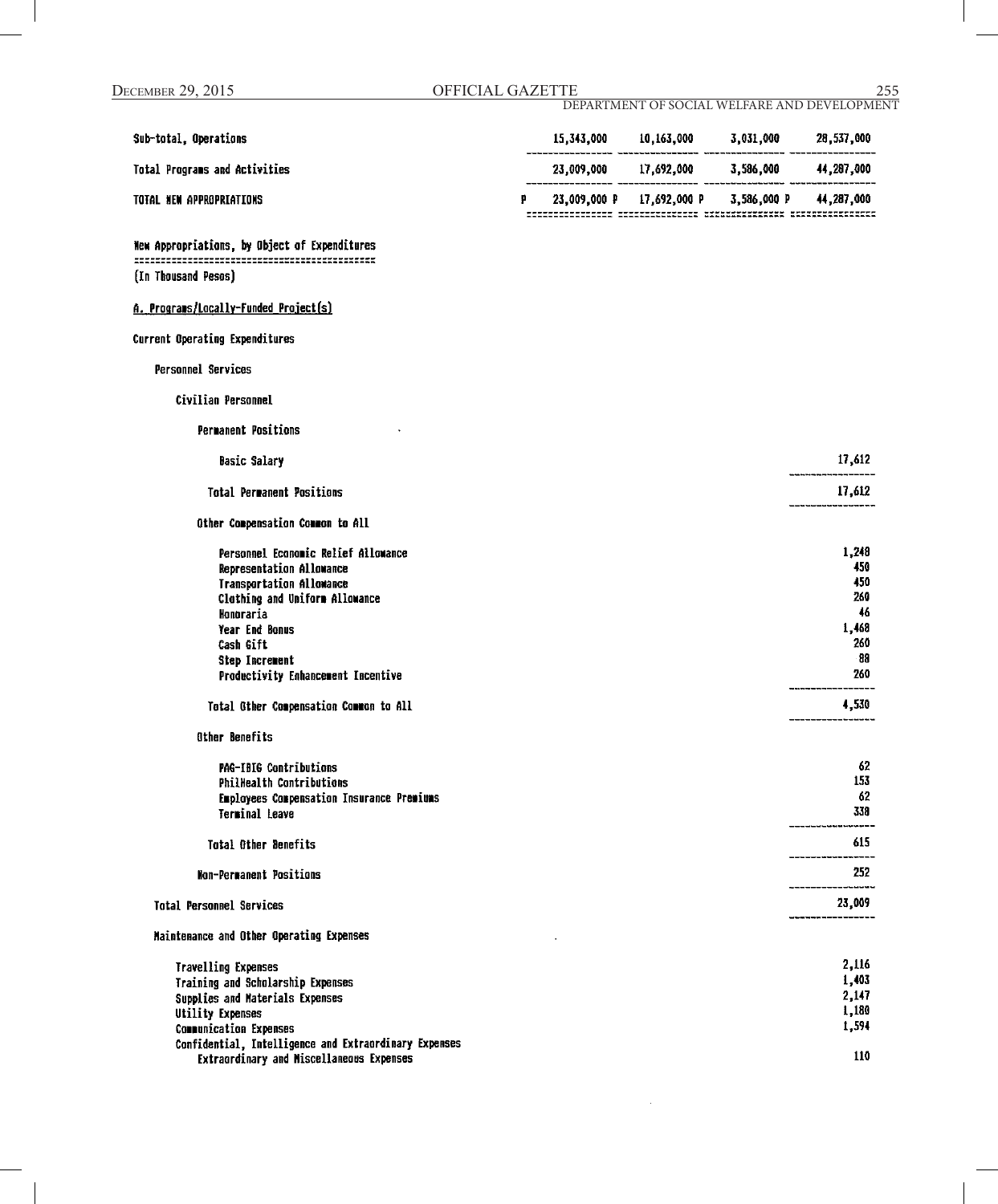| <b>Professional Services</b>                   | 933                    |
|------------------------------------------------|------------------------|
| General Services                               | 700                    |
| Repairs and Maintenance                        | 918                    |
| Taxes, Insurance Premiums and Other Fees       | 170                    |
| Other Maintenance and Operating Expenses       |                        |
| Printing and Publication Expenses              | 800                    |
| Representation Expenses                        | 4,741                  |
| Transportation and Delivery Expenses           | 480                    |
| <b>Subscription Expenses</b>                   | 110                    |
| Donations                                      | 190                    |
| Other Maintenance and Operating Expenses       | 100                    |
| Total Maintenance and Other Operating Expenses | 17,692                 |
| Total Current Operating Expenditures           | ------------<br>40,701 |
| Capital Outlays                                |                        |
| <b>Property. Plant and Equipment Outlay</b>    |                        |

| Machinery and Equipment Outlay           | 1,818  |
|------------------------------------------|--------|
| Transportation Equipment Outlay          | 1,000  |
| Intangible Asseets Outlay                | 768    |
| Total Capital Outlays                    | 3,586  |
| Total Programs/Locally-Funded Project(s) | 44,287 |
| TOTAL NEW APPROPRIATIONS                 | 44,287 |

# E. NATIONAL YOUTH COMMISSION

|  | 87.473.000                           |
|--|--------------------------------------|
|  | ----------------<br>---------------- |

|          |                                                                      | Current Operating Expenditures |                              |                                                                 |                    |            |
|----------|----------------------------------------------------------------------|--------------------------------|------------------------------|-----------------------------------------------------------------|--------------------|------------|
|          |                                                                      |                                | Personnel<br><b>Services</b> | <b>Maintenance</b><br>and Other<br>Operating<br><b>Expenses</b> | Capital<br>Outlays | Total      |
| PROGRANS |                                                                      |                                |                              |                                                                 |                    |            |
|          | General Administration and Support                                   | P                              | 6,135,000 P                  | 5,878,000 P                                                     | P                  | 12,013,000 |
|          | Operations                                                           |                                | 32,724,000                   | 40,517,000                                                      | 2,219,000          | 75,460,000 |
|          | YOUTH DEVELOPMENT POLICY ADVISORY AND<br>NFO 1:<br>ADVOCACY SERVICES |                                | 32,724,000                   | 40,517,000                                                      | 2,219,000          | 75,460,000 |
|          | Total, Programs                                                      |                                | 38,859,000                   | 46,395,000                                                      | 2,219,000          | 87,473,000 |
|          | TOTAL NEW APPROPRIATIONS                                             | p                              | 38,859,000 P                 | 46,395,000 P                                                    | 2,219,000 P        | 87,473,000 |

GENERAL APPROPRIATIONS ACT, FY 2016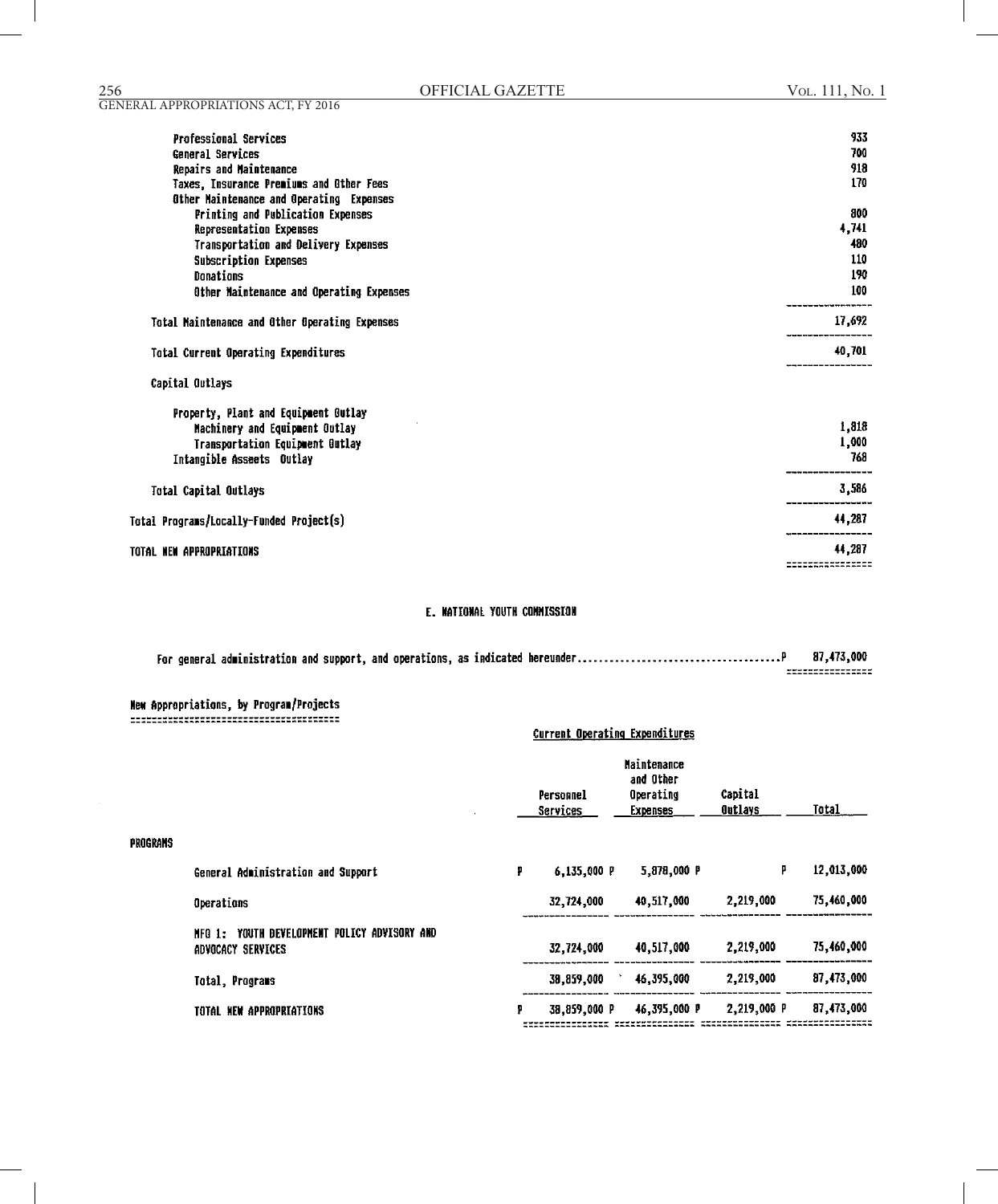#### Special Provision(s)

1. Appropriations for Programs and Specific Activities. The amounts appropriated herein for the programs of the agency shall be used specifically for the following activities in the indicated amounts and conditions:

# New Appropriations, by Programs/Activities/Projects

|                       |                                                                                   | <b>Current Operating Expenditures</b> |                       |                                                                 |                           |            |
|-----------------------|-----------------------------------------------------------------------------------|---------------------------------------|-----------------------|-----------------------------------------------------------------|---------------------------|------------|
|                       |                                                                                   |                                       | Personnel<br>Services | <b>Maintenance</b><br>and Other<br>Operating<br><b>Expenses</b> | Capital<br><b>Outlays</b> | Total      |
| PROGRAMS              |                                                                                   |                                       |                       |                                                                 |                           |            |
|                       | General Administration and Support                                                |                                       |                       |                                                                 |                           |            |
|                       | General Administration and Support Services                                       | Р.                                    |                       | 6,135,000 P 5,878,000 P                                         |                           | 12,013,000 |
|                       | Sub-total, General Administration and Support                                     |                                       | 6,135,000             | 5,878,000                                                       |                           | 12,013,000 |
|                       | Operations                                                                        |                                       |                       |                                                                 |                           |            |
|                       | NFO 1: YOUTH DEVELOPMENT POLICY ADVISORY AND<br>ADVOCACY SERVICES                 |                                       | 32,724,000            | 40,517,000 2,219,000                                            |                           | 75,460,000 |
|                       | Formulate policies and coordinate implementation<br>of Youth Development Programs |                                       | 32,724,000            | 40,517,000                                                      | 2,219,000                 | 75,460,000 |
| Sub-total, Operations |                                                                                   |                                       | 32,724,000            | 40,517,000                                                      | 2,219,000                 | 75,460,000 |
|                       | Total Programs and Activities                                                     |                                       |                       | 38,859,000 46,395,000 2,219,000                                 |                           | 87,473,000 |
|                       | TOTAL NEW APPROPRIATIONS                                                          | р                                     | 38,859,000 P          |                                                                 | 46,395,000 P 2,219,000 P  | 87,473,000 |
|                       |                                                                                   |                                       |                       |                                                                 |                           |            |

New Appropriations, by Object of Expenditures (In Thousand Pesos)

A. Programs/Locally-Funded Project(s)

Current Operating Expenditures

Personnel Services

Civilian Personnel

#### Permanent Positions

#### **Basic Salary**

Total Permanent Positions

Other Compensation Common to All

Personnel Economic Relief Allowance Representation Allowance **Transportation Allowance** Clothing and Uniform Allowance

30,298

# 30,298

| 2,016 |
|-------|
| 1,080 |
| 1,080 |
| 420   |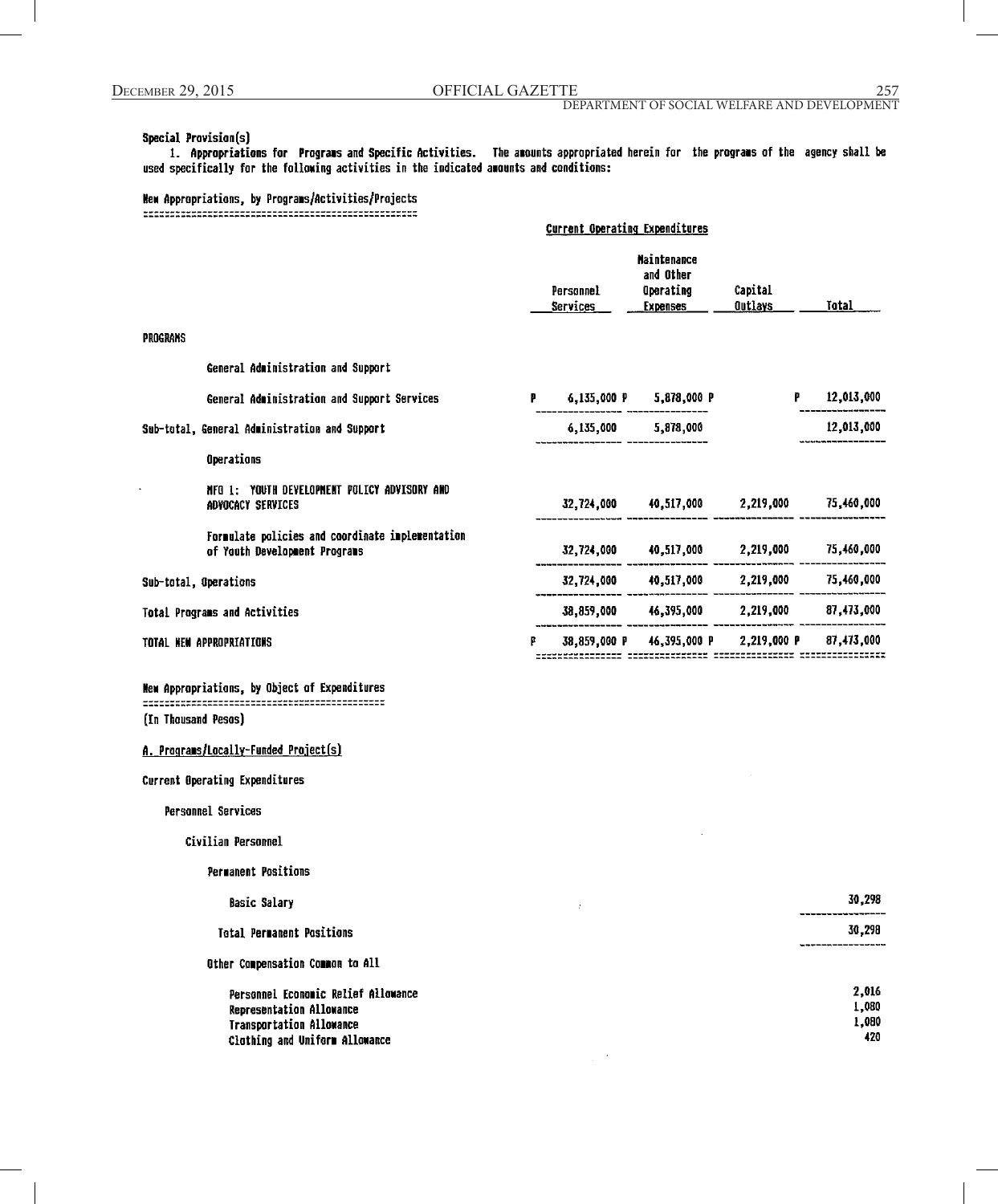| Year End Bonus                                                           | 2,525          |
|--------------------------------------------------------------------------|----------------|
| Cash Gift                                                                | 420            |
| <b>Step Increment</b>                                                    | 135            |
| Productivity Enhancement Incentive                                       | 420            |
| Total Other Compensation Common to All                                   | 8,096          |
| Other Benefits                                                           |                |
| <b>PAG-IBIG Contributions</b>                                            | 101            |
| <b>PhilHealth Contributions</b>                                          | 263            |
| Employees Compensation Insurance Premiums                                | 101            |
| Total Other Benefits                                                     | -------<br>465 |
|                                                                          |                |
| <b>Total Personnel Services</b>                                          | 38,859         |
| Maintenance and Other Operating Expenses                                 |                |
| <b>Travelling Expenses</b>                                               | 6,812          |
| Training and Scholarship Expenses                                        | 5,971          |
| Supplies and Materials Expenses                                          | 4,057          |
| <b>Utility Expenses</b>                                                  | 2,539          |
| <b>Communication Expenses</b>                                            | 2,693<br>250   |
| Awards/Rewards and Prizes                                                |                |
| Confidential, Intelligence and Extraordinary Expenses                    | 958            |
| Extraordinary and Miscellaneous Expenses<br><b>Professional Services</b> | 5,797          |
| General Services                                                         | 1,791          |
| Repairs and Maintenance                                                  | 760            |
| Taxes, Insurance Premiums and Other Fees                                 | 200            |
| Labor and Wages                                                          | 3,077          |
| Other Naintenance and Operating Expenses                                 |                |
| Advertising Expenses                                                     | 50             |
| Printing and Publication Expenses                                        | 738            |
| <b>Representation Expenses</b>                                           | 3,068          |
| Rent/Lease Expenses                                                      | 7,560          |
| Subscription Expenses                                                    | 74             |
| Total Maintenance and Other Operating Expenses                           | 46,395         |
| Total Current Operating Expenditures                                     | 85,254         |
| Capital Outlays                                                          |                |
| Property, Plant and Equipment Outlay                                     |                |
| Machinery and Equipment Outlay                                           | 1,310          |
| Furniture, Fixtures and Books Gutlay                                     | 150            |
| Intangible Assets Outlay                                                 | 759            |
| <b>Total Capital Outlays</b>                                             | 2,219          |
| Total Programs/Locally-Funded Project(s)                                 | 87,473         |
| TOTAL NEW APPROPRIATIONS                                                 | 87,473         |
|                                                                          |                |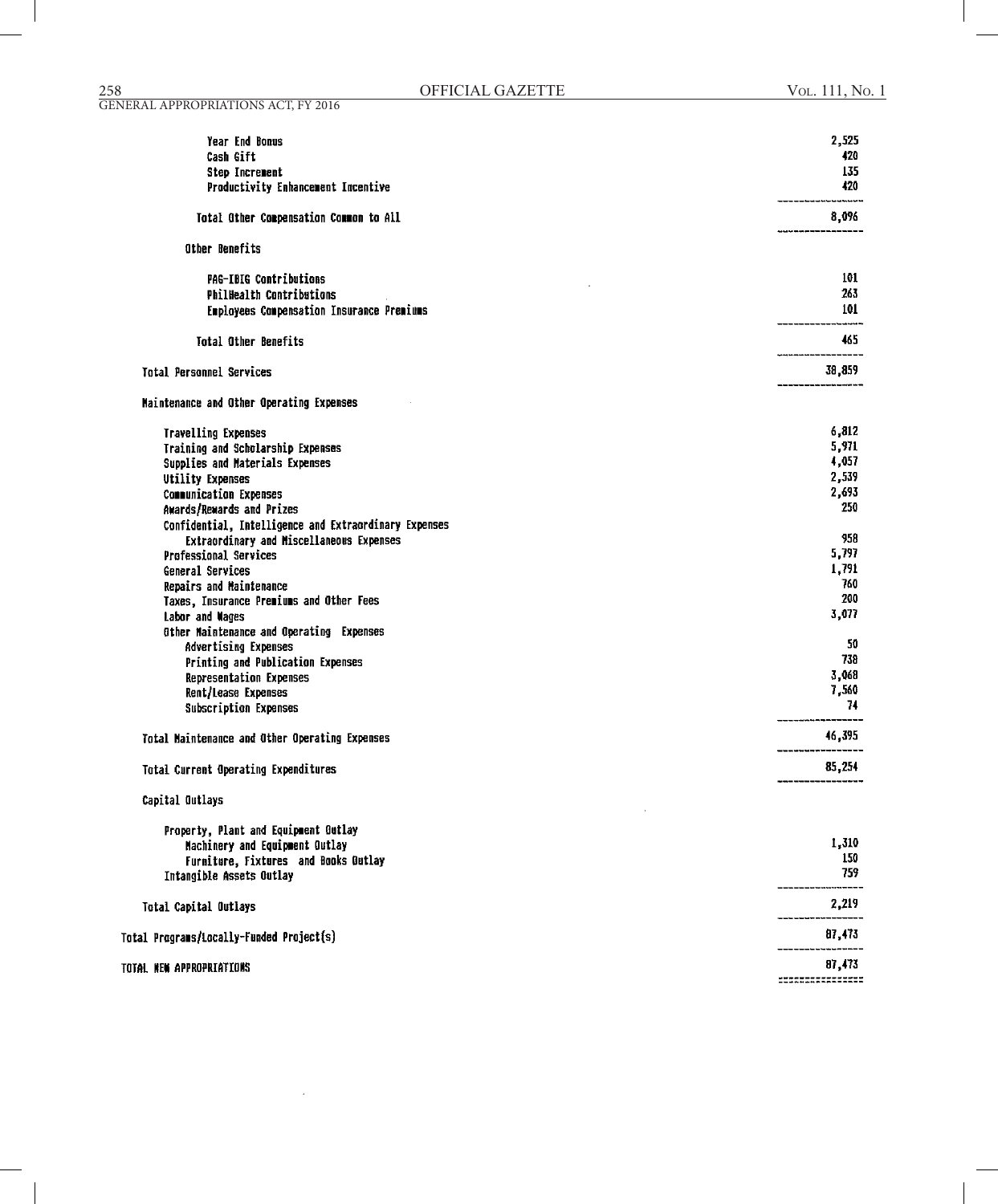DEPARTMENT OF SOCIAL WELFARE AND DEVELOPMENT

#### F. JUVENILE JUSTICE AND WELFARE COUNCIL

111,084,000  $\begin{array}{c} \texttt{m} = \texttt{m} = \texttt{m} = \texttt{m} = \texttt{m} = \texttt{m} = \texttt{m} = \texttt{m} = \texttt{m} = \texttt{m} = \texttt{m} = \texttt{m} = \texttt{m} = \texttt{m} = \texttt{m} = \texttt{m} = \texttt{m} = \texttt{m} = \texttt{m} = \texttt{m} = \texttt{m} = \texttt{m} = \texttt{m} = \texttt{m} = \texttt{m} = \texttt{m} = \texttt{m} = \texttt{m} = \texttt{m} = \texttt{m} = \texttt$ 

#### New Appropriations, by Program/Projects

|                 |                                                                                                                            | <b>Current Operating Expenditures</b> |                              |                                                                        |                           |             |
|-----------------|----------------------------------------------------------------------------------------------------------------------------|---------------------------------------|------------------------------|------------------------------------------------------------------------|---------------------------|-------------|
|                 |                                                                                                                            |                                       | Personnel<br><b>Services</b> | <b>Maintenance</b><br>and Other<br><b>Operating</b><br><b>Expenses</b> | Capital<br><b>Qutlays</b> | Tatal       |
| <b>PROGRAMS</b> |                                                                                                                            |                                       |                              |                                                                        |                           |             |
|                 | General Administration and Support                                                                                         | P                                     | 7,424,000 P                  | 4,825,000 P                                                            | 875,000 P                 | 13,124,000  |
|                 | Operations                                                                                                                 |                                       | 11,326,000                   | 42,904,000 3,730,000                                                   |                           | 57,960,000  |
|                 | RESTORATIVE JUSTICE AND WELFARE POLICY<br>NFO 1:<br>SERVICES FOR CHILDREN AT RISK AND CHILDREN IN<br>CONFLICT WITH THE LAW |                                       | 11,326,000                   | 42,904,000                                                             | 3,730,000                 | 57,960,000  |
|                 | Total, Programs                                                                                                            |                                       | 18,750,000                   | 47,729,000 4,605,000                                                   |                           | 71,084,000  |
| PROJECT(S)      |                                                                                                                            |                                       |                              |                                                                        |                           |             |
|                 | Locally-Funded Project(s)                                                                                                  |                                       |                              |                                                                        | 40,000,000                | 40,000,000  |
|                 | Total, Project(s)                                                                                                          |                                       |                              |                                                                        | 40,000,000                | 40,000,000  |
|                 | TOTAL NEW APPROPRIATIONS                                                                                                   |                                       |                              | 18,750,000 P 47,729,000 P                                              | 44,605,000 P              | 111,084,000 |

Special Provision(s)

1. Appropriations for Programs and Specific Activities. The amounts appropriated herein for the programs of the agency shall be used specifically for the following activities in the indicated amounts and conditions:

#### New Appropriations, by Programs/Activities/Projects

**Current Operating Expenditures Maintenance** and Other Operating Capital Personnel Outlays Total **Services Expenses PROGRAMS** General Administration and Support 7,424,000 P 4,825,000 P 875,000 P 13,124,000 General Administration and Support Services 13,124,000 Sub-total, General Administration and Support 7,424,000 4,825,000 875,000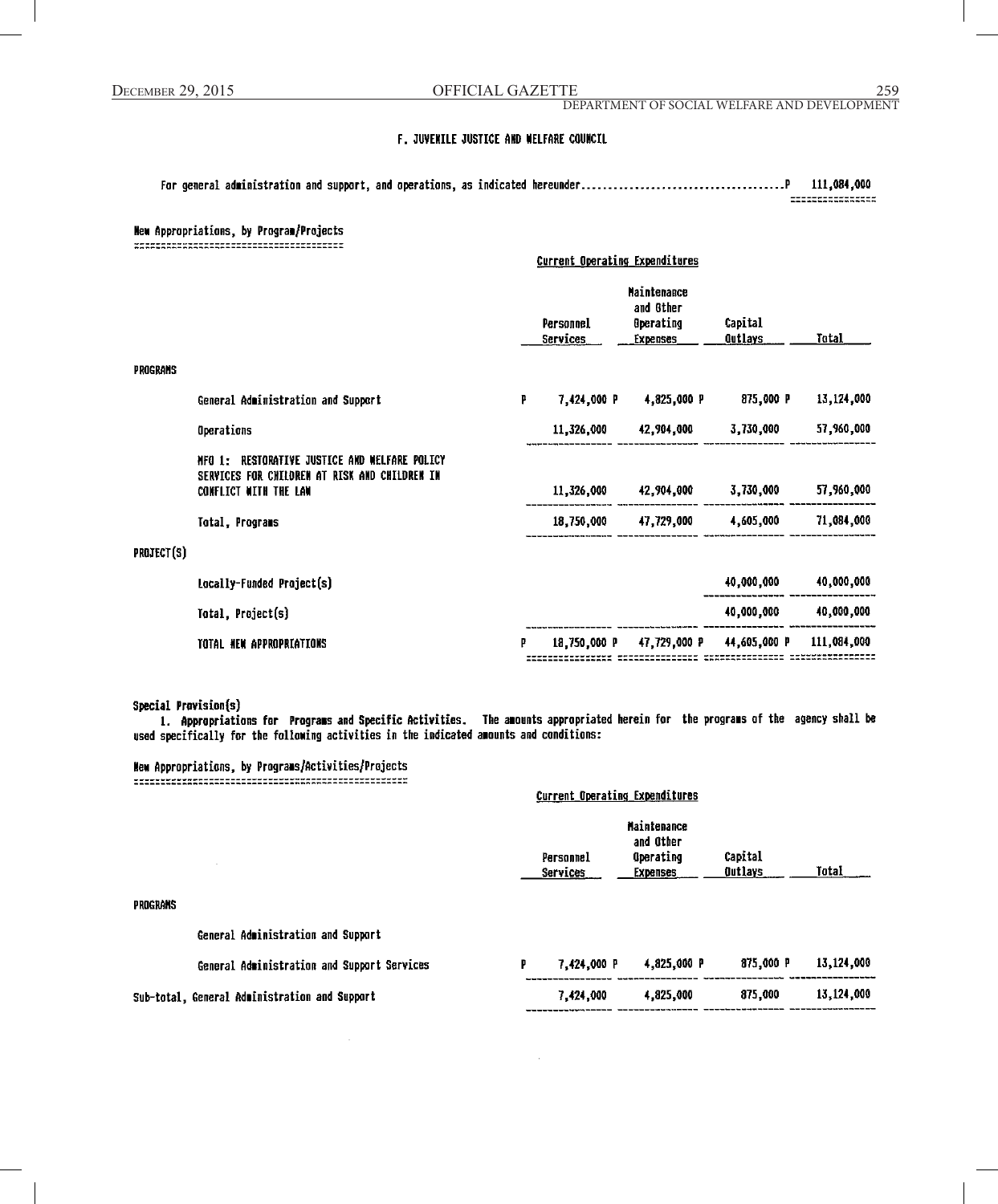# Operations

|                     | NFO 1: RESTORATIVE JUSTICE AND WELFARE POLICY<br>SERVICES FOR CHILDREN AT RISK AND CHILDREN IN<br><b>CONFLICT WITH THE LAW</b> |   | $11,326,000$ $42,904,000$ $3,730,000$ $57,960,000$          |                       |              |
|---------------------|--------------------------------------------------------------------------------------------------------------------------------|---|-------------------------------------------------------------|-----------------------|--------------|
|                     | Formulate policies and coordinate the                                                                                          |   |                                                             |                       |              |
|                     | implementation of plans and programs on children<br>at risk and children in conflict with the law                              |   | $11,326,000$ $42,904,000$ $3,730,000$ $57,960,000$          |                       |              |
|                     | Sub-total, Operations                                                                                                          |   | $11,326,000 \t 42,904,000 \t 3,730,000 \t 57,960,000$       |                       |              |
|                     | Total Programs and Activities                                                                                                  |   | 18,750,000 47,729,000 4,605,000 71,084,000                  |                       |              |
|                     | Locally-Funded Project(s)                                                                                                      |   |                                                             |                       |              |
|                     | Buildings and Other Structures                                                                                                 |   |                                                             | 40,000,000 40,000,000 |              |
|                     | <b>School Buildings</b>                                                                                                        |   |                                                             |                       |              |
|                     | Building design of Bahay Pag-asa                                                                                               |   |                                                             | 40,000,000 40,000,000 |              |
|                     | Sub-total, Locally-Funded Project(s)                                                                                           |   |                                                             | 40,000,000 40,000,000 |              |
| Total Project(s)    |                                                                                                                                |   |                                                             | 40,000,000 40,000,000 |              |
|                     | TOTAL NEW APPROPRIATIONS                                                                                                       | p | 18,750,000 P 47,729,000 P 44,605,000 P 111,084,000          |                       |              |
|                     | New Appropriations, by Object of Expenditures                                                                                  |   | tiitiitiitiitik AKKASIILIITII TIKYKKAARASTA TIITIKKKKKAKARA |                       |              |
| (In Thousand Pesos) |                                                                                                                                |   |                                                             |                       |              |
|                     | A. Programs/Locally-Funded Project(s)                                                                                          |   |                                                             |                       |              |
|                     | Current Operating Expenditures                                                                                                 |   |                                                             |                       |              |
|                     | <b>Personnel Services</b>                                                                                                      |   |                                                             |                       |              |
|                     | Civilian Personnel                                                                                                             |   |                                                             |                       |              |
|                     | Permanent Positions                                                                                                            |   |                                                             |                       |              |
|                     | <b>Basic Salary</b>                                                                                                            |   |                                                             |                       | 13,615       |
|                     | <b>Total Permanent Positions</b>                                                                                               |   |                                                             |                       | 13,615       |
|                     | Other Compensation Common to All                                                                                               |   |                                                             |                       |              |
|                     | Personnel Economic Relief Allowance<br>Representation Allowance                                                                |   |                                                             |                       | 1,032<br>120 |
|                     | Transportation Allowance                                                                                                       |   |                                                             |                       | 120<br>215   |
|                     | Clothing and Uniform Allowance<br>Year End Bonus                                                                               |   |                                                             |                       | 1,135        |
|                     | Cash Gift                                                                                                                      |   |                                                             |                       | 215          |
|                     | Step Increment                                                                                                                 |   |                                                             |                       | 64           |
|                     | Productivity Enhancement Incentive                                                                                             |   |                                                             |                       | 215          |
|                     | Total Other Compensation Common to All                                                                                         |   |                                                             |                       | 3,116        |

---------------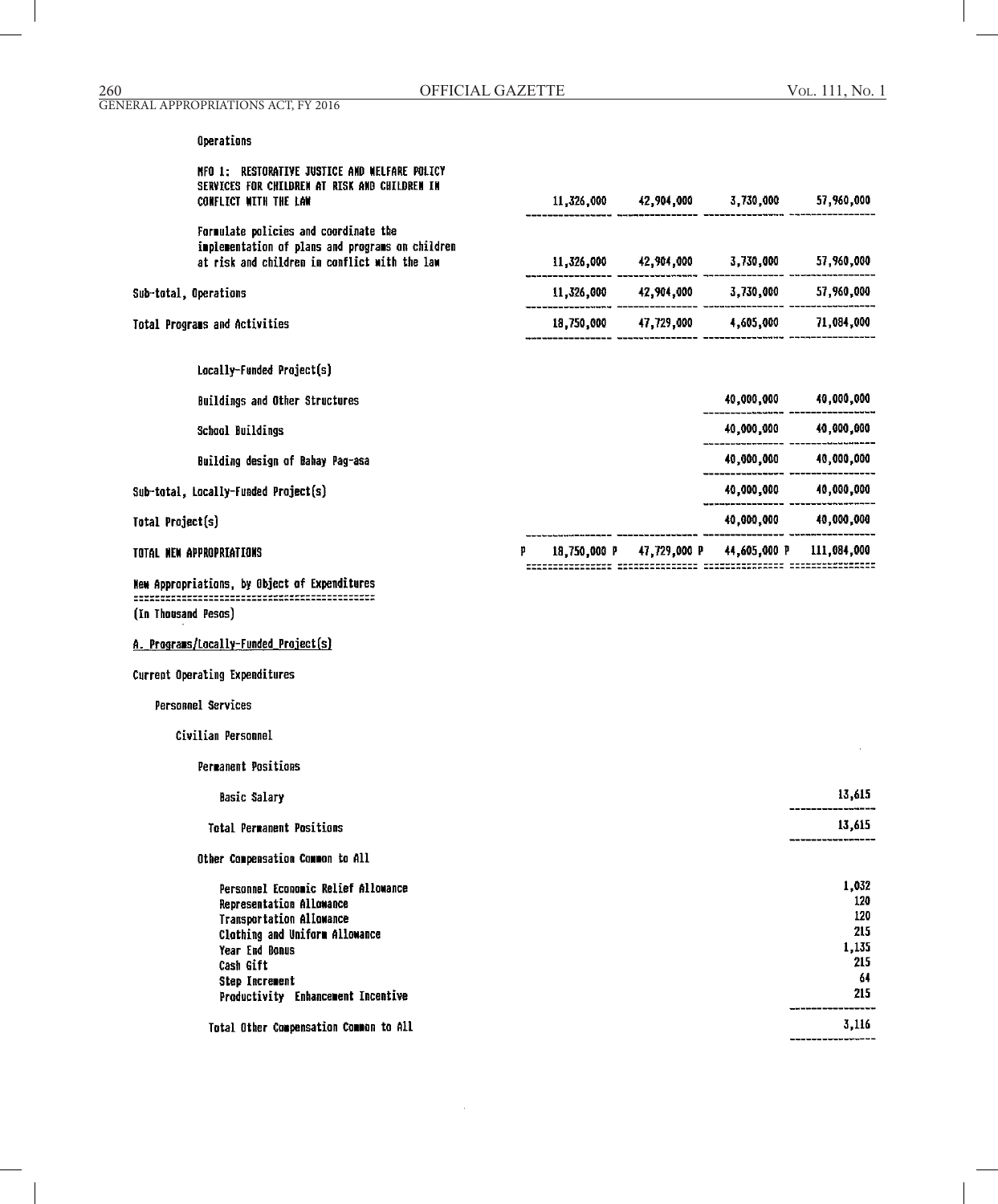| Other Compensation for Specific Group                 |                  |
|-------------------------------------------------------|------------------|
| Magna Carta for Public Social Workers                 | 1,781            |
| Total Other Compensation for Specific Group           | 1,781            |
| <b>Other Benefits</b>                                 |                  |
| PAG-IBIG Contributions                                | 52               |
| <b>PhilHealth Contributions</b>                       | 134              |
| Employees Compensation Insurance Premiums             | 52               |
| <b>Total Other Benefits</b>                           | 238              |
| <b>Total Personnel Services</b>                       | 18,750           |
| Maintenance and Other Operating Expenses              |                  |
| Travelling Expenses                                   | 5,850            |
| Training and Scholarship Expenses                     | 28,766           |
| Supplies and Materials Expenses                       | 2,355            |
| Utility Expenses                                      | 233              |
| <b>Communication Expenses</b>                         | 1,766            |
| Confidential, Intelligence and Extraordinary Expenses |                  |
| Extraordinary and Miscellaneous Expenses              | 118              |
| <b>Professional Services</b>                          | 4,531            |
| General Services                                      | 448              |
| Repairs and Maintenance                               | 630              |
|                                                       | 55               |
| Taxes, Insurance Premiums and Other Fees              |                  |
| Other Maintenance and Operating Expenses              | 50               |
| Advertising Expenses                                  |                  |
| Printing and Publication Expenses                     | 1,800            |
| Representation Expenses                               | 1,050            |
| Rent/Lease Expenses                                   | 25               |
| Membership Dues and Contributions to Organizations    | $\boldsymbol{2}$ |
| <b>Subscription Expenses</b>                          | 15               |
| Other Maintenance and Operating Expenses              | 35               |
| Total Maintenance and Other Operating Expenses        | 47,729           |
| Total Current Operating Expenditures                  | 66,479           |
| Capital Outlays                                       |                  |
| Property, Plant and Equipment Outlay                  |                  |
| <b>Buildings and Other Structures</b>                 | 40,000           |
| Machinery and Equipment Outlay                        | 3,645            |
| Furniture, Fixtures and Books Outlay                  | 350              |
| Intangible Assets Outlay                              | 610              |
| <b>Total Capital Outlays</b>                          | 44,605           |
|                                                       | 111,084          |
| Total Programs/Locally-Funded Project(s)              |                  |
| TOTAL HEW APPROPRIATIONS                              | 111,084          |
|                                                       |                  |
|                                                       |                  |